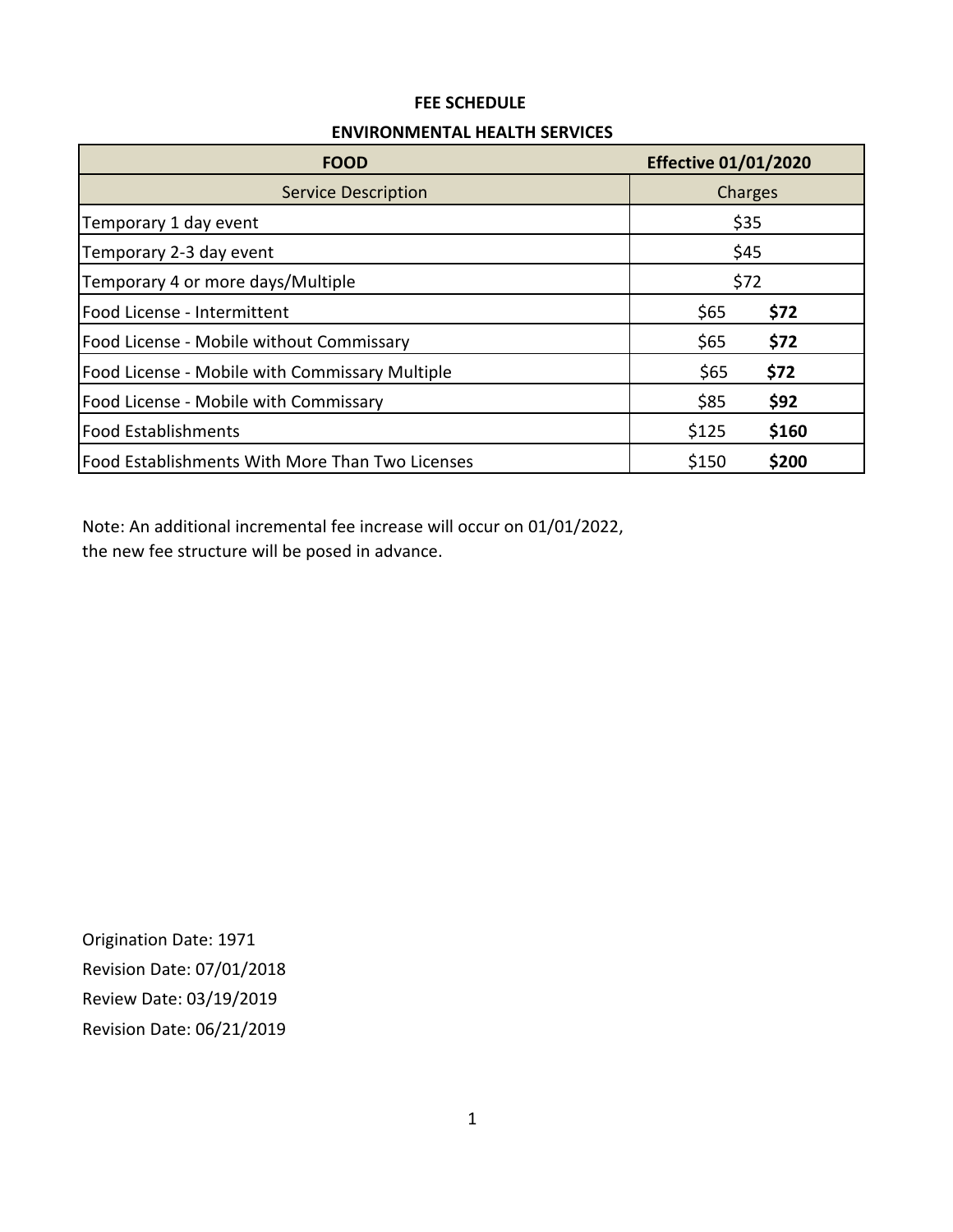#### **ENVIRONMENTAL HEALTH SERVICES**

| <b>FOOD</b> (continued)                                                                                                         | <b>Effective 07-01-2019</b> |
|---------------------------------------------------------------------------------------------------------------------------------|-----------------------------|
| <b>Service Description</b>                                                                                                      | Charges                     |
| Plan Review and Pre-Opening Inspection                                                                                          | \$100                       |
| Late Fee, from January 1st through January 15th                                                                                 | \$35                        |
| Late Fee, after January 16th                                                                                                    | \$70                        |
| <b>Request for Variance</b>                                                                                                     | \$50 hourly                 |
| <b>Compliance Conference</b>                                                                                                    | \$100 hourly                |
| License Re-Instatement                                                                                                          | \$18                        |
| <b>Enforcement and Legal Fees</b>                                                                                               | \$150 hourly                |
| <b>Food Class Fee</b>                                                                                                           | \$35                        |
| Food Plan Review                                                                                                                | \$100                       |
| Federal USDA School Inspection                                                                                                  | \$267                       |
| <b>Food Safety Manager Training</b>                                                                                             | \$125                       |
| Food Safety Manager Proctor Test                                                                                                | \$50                        |
| Professional Food Manager Training Manual                                                                                       | \$30                        |
| <b>SEPTIC</b>                                                                                                                   |                             |
| <b>Service Description</b>                                                                                                      | Charges                     |
| Installer License - Basic                                                                                                       | \$103                       |
| Installer License - Complex                                                                                                     | \$155                       |
| <b>Accessory Use - Office Review</b>                                                                                            | \$52                        |
| <b>Accessory Use - Field Review</b>                                                                                             | \$150                       |
| Individual System Permit - New                                                                                                  | \$824                       |
| Central/LSAS - New                                                                                                              | \$1000 + \$100 per 250gpd   |
| Individual System Permit - Replacement/Repair                                                                                   | \$824                       |
| Central/LSAS - Replacement/Repair                                                                                               | $$1000 + $50$ per 250gpd    |
| Individual System Permit - Expand                                                                                               | \$824                       |
| Site Evaluation Charge (Single Family Dwelling - Fee to apply toward a<br>septic permit if application is made within one year) | \$412                       |

Origination Date: 1971

Revision Date: 07/01/2018

Review Date: 03/19/2019

Revision Date: 09/13/2019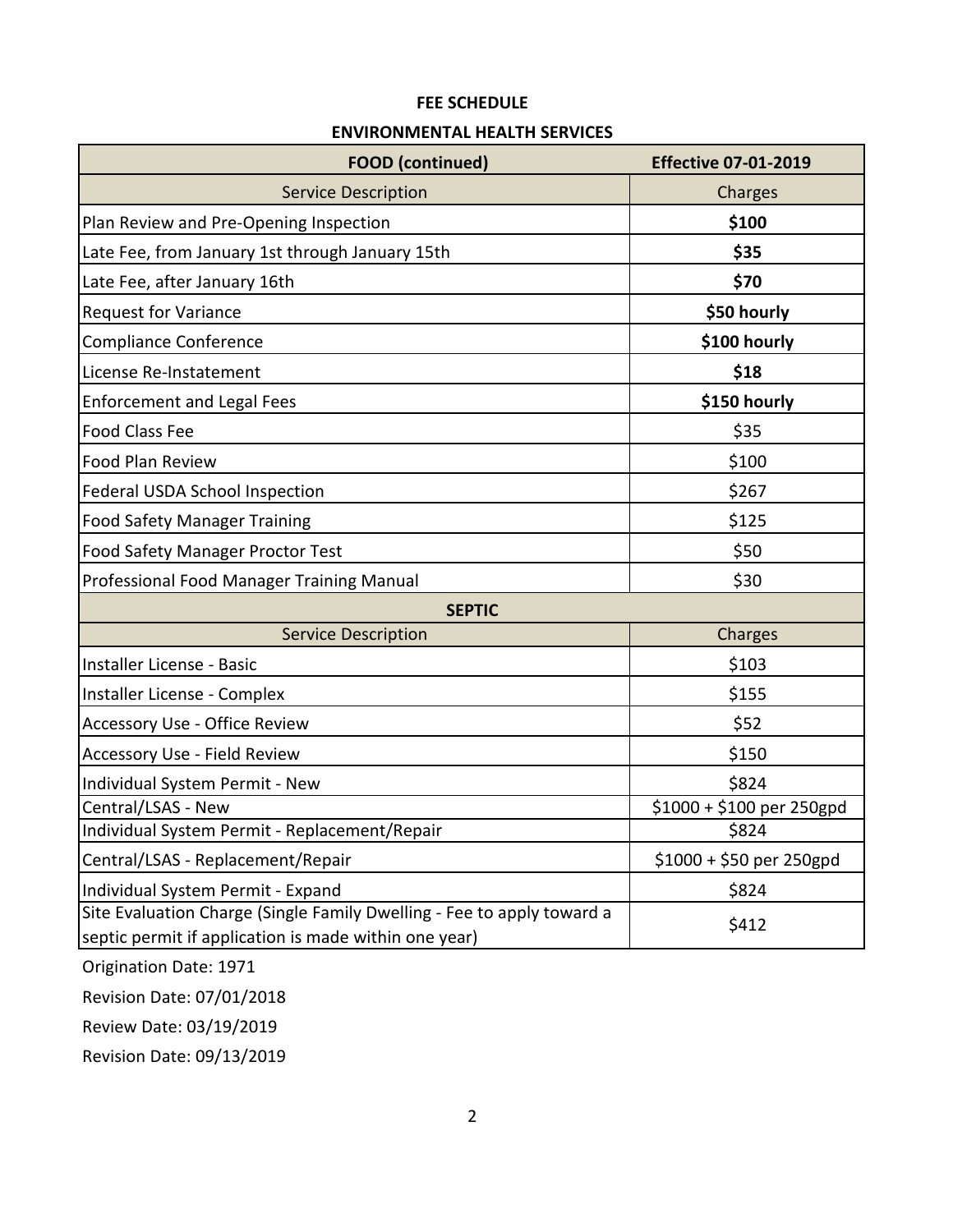#### **ENVIRONMENTAL HEALTH SERVICES**

| <b>SEPTIC (continued)</b>                            |          |  |  |  |
|------------------------------------------------------|----------|--|--|--|
| <b>Service Description</b>                           | Charges  |  |  |  |
| Tank Only & Vault Privy                              | \$412    |  |  |  |
| Permit Renewal Charge                                | \$50     |  |  |  |
| <b>Technical Guidance Manual</b>                     | \$25     |  |  |  |
| Installer - Basic & Complex, Video Review            | \$30     |  |  |  |
| Pumper License Permit Fee (Includes 1 truck or tank) | \$123    |  |  |  |
| Pumper License Fee for each additional truck or tank | \$20     |  |  |  |
| Permit Transfer Charge                               | \$50     |  |  |  |
| Administration Fee per Policy 3-003                  | \$50     |  |  |  |
| <b>RECREATION</b>                                    |          |  |  |  |
| <b>Service Description</b>                           | Charges  |  |  |  |
| Swimming Pool (per Administrative Procedures Act)    | \$50     |  |  |  |
| Plan Review Swimming Pool                            | \$100    |  |  |  |
| <b>WATER CONSULTATION</b>                            |          |  |  |  |
| <b>Service Description</b>                           | Charges  |  |  |  |
| <b>Courier Service</b>                               | \$10     |  |  |  |
| Drinking Water Sample Collection                     | \$75     |  |  |  |
| Coliform Bacteria                                    | \$18     |  |  |  |
| Nitrate                                              | \$19     |  |  |  |
| Nitrite                                              | \$19     |  |  |  |
| Lead                                                 | \$21     |  |  |  |
| Arsenic                                              | \$21     |  |  |  |
| Fluoride                                             | \$19     |  |  |  |
| Uranium                                              | \$44     |  |  |  |
| Other                                                | Lab Cost |  |  |  |

Origination Date: 1971

Revision Date: 07/01/2018

Review Date: 03/19/2019

Revision Date: 06/21/2019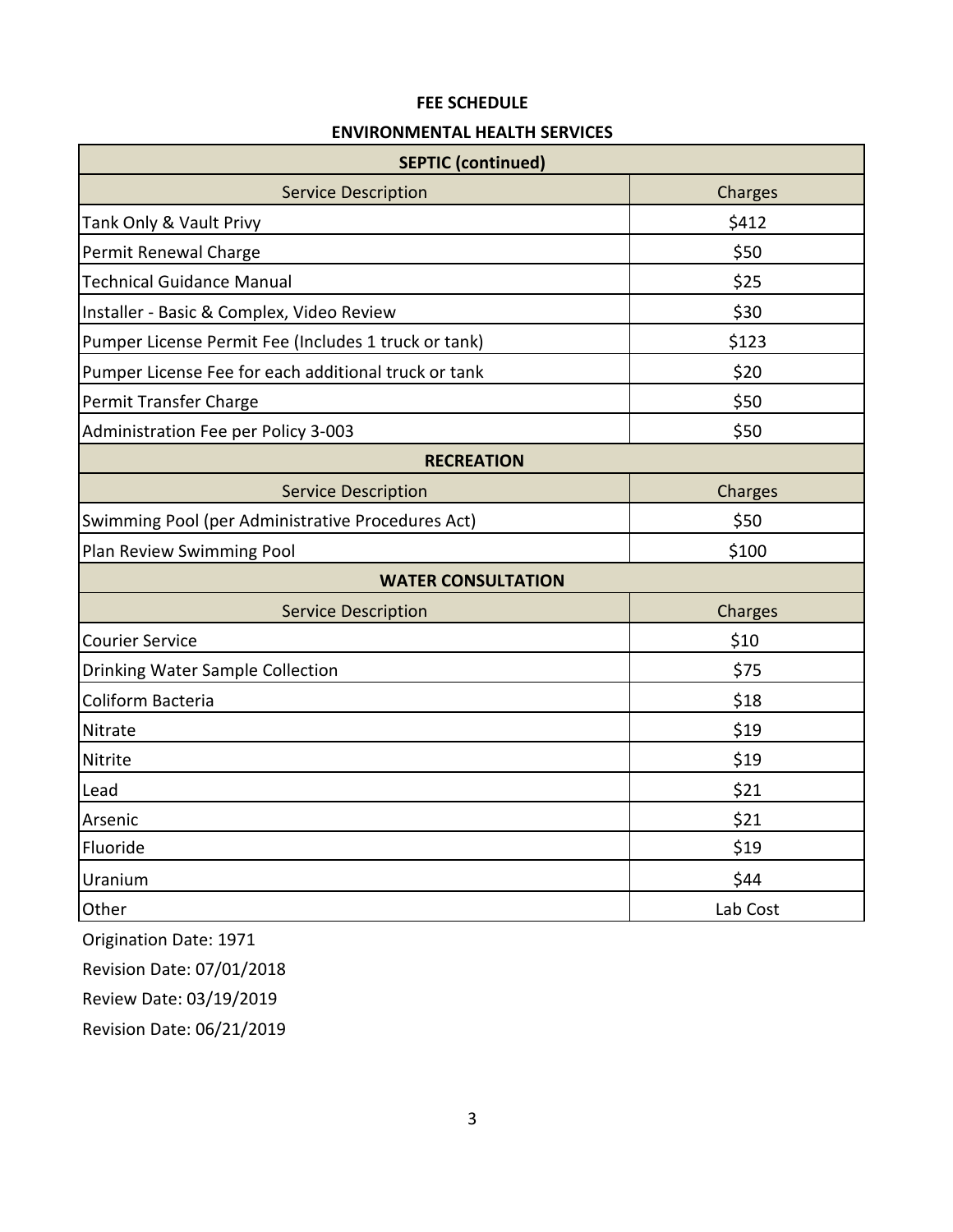#### **ENVIRONMENTAL HEALTH SERVICES**

| <b>LAND DEVELOPMENT</b>                                            |               |  |  |  |  |
|--------------------------------------------------------------------|---------------|--|--|--|--|
| <b>Service Description</b>                                         | Charges       |  |  |  |  |
| Subdivision Application - Served by Septic and/or Individual Wells | \$250         |  |  |  |  |
| Each Lot - Served by Septic and/or Individual Wells                | \$300         |  |  |  |  |
| Plat Redesign w/o review                                           | \$50          |  |  |  |  |
| Plan Redesign with site review                                     | \$100         |  |  |  |  |
| Subdivision Application - City Services (Requires DEQ Approval)    | \$100         |  |  |  |  |
| Subdivision Application - Served by LSAS                           | \$150 per lot |  |  |  |  |
| <b>Subdivision Application - Cemetery</b>                          | \$50          |  |  |  |  |
| <b>MORTGAGE SURVEY</b>                                             |               |  |  |  |  |
| <b>Service Description</b>                                         | Charges       |  |  |  |  |
| Mortgage Survey Inspection                                         | \$240         |  |  |  |  |
| Repeat Inspection                                                  | \$75          |  |  |  |  |
| Nitrate - Additional                                               | \$19          |  |  |  |  |
| Nitrite - Additional                                               | \$19          |  |  |  |  |
| Lead                                                               | \$21          |  |  |  |  |
| Arsenic                                                            | \$21          |  |  |  |  |
| Fluoride                                                           | \$19          |  |  |  |  |
| Uranium                                                            | \$44          |  |  |  |  |

Origination Date: 1971 Revision Date: 07/01/2018 Review Date: 03/19/2019 Revision Date: 06/21/2019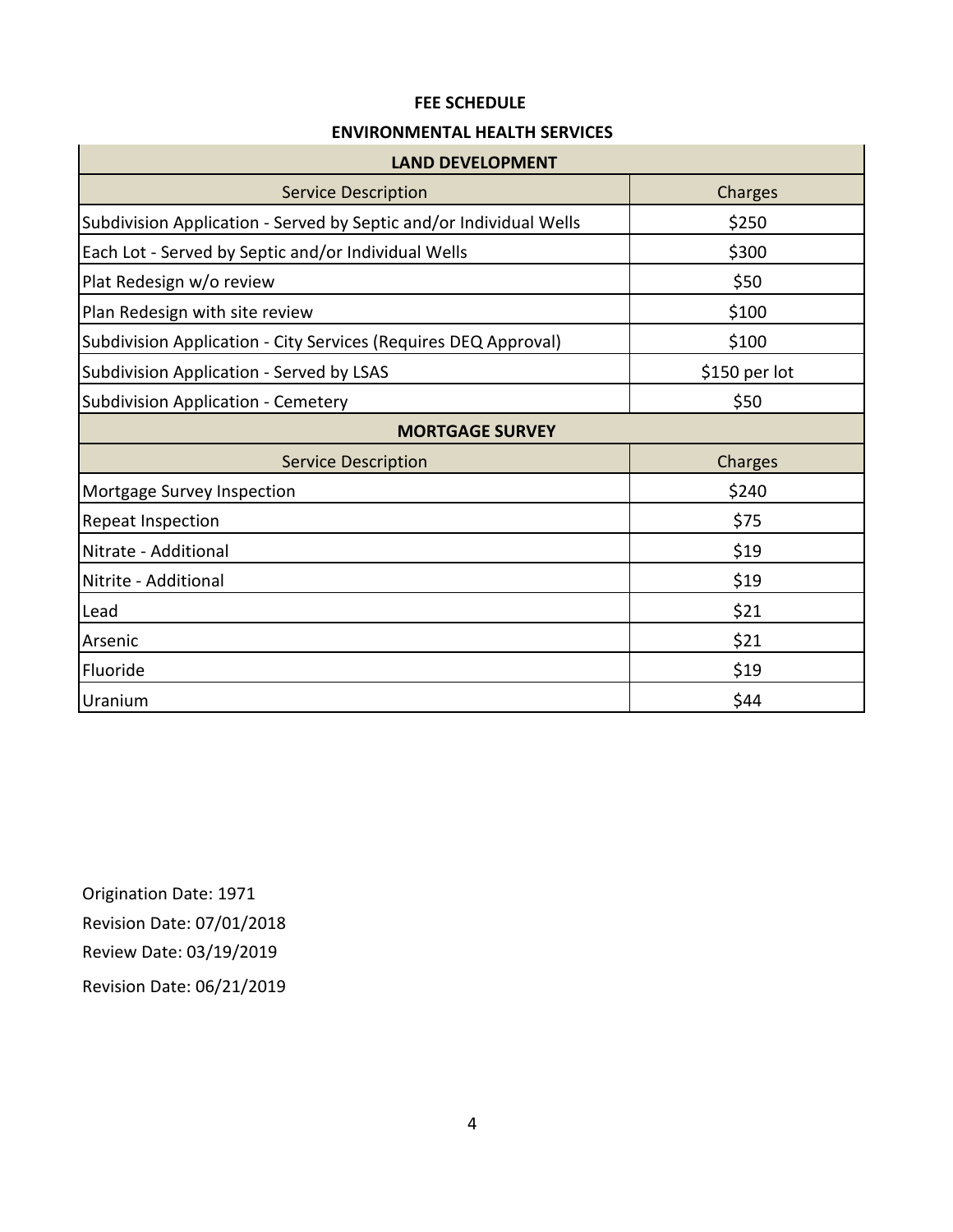#### **ENVIRONMENTAL HEALTH SERVICES**

| <b>Child Care</b>                                                |                             |  |  |  |
|------------------------------------------------------------------|-----------------------------|--|--|--|
| <b>Service Description</b>                                       | Charges                     |  |  |  |
| Licensing Fee - Center (more than 25 children)                   | \$325                       |  |  |  |
| Licensing Fee - Center (13-25 children)                          | \$250                       |  |  |  |
| Licensing Fee - Group (7-12 children)                            | \$100                       |  |  |  |
| Licensing Fee - Family (Voluntary)                               | \$100                       |  |  |  |
| <b>Nutrition/Health Promotion Presentations</b>                  |                             |  |  |  |
| <b>Service Description</b>                                       | Charges                     |  |  |  |
| Nutrition Consultation per hour(menu review, Head Start consult) | \$60                        |  |  |  |
| Nutrition/Health Promotion presentation per hour                 | \$60                        |  |  |  |
| <b>Solid Waste Inspection</b>                                    | <b>Effective 10-01-2019</b> |  |  |  |
| <b>Service Description</b>                                       | Charges                     |  |  |  |
| Tier 1, Rural Drop Box                                           | \$487                       |  |  |  |
| Tier 2, Transfer Station                                         | \$974                       |  |  |  |
| Tier 3, Construction & Demolition Landfill                       | \$1,461                     |  |  |  |
| Tier 4, Municipal Landfill                                       | \$1,948                     |  |  |  |

Origination Date: 1971 Revision Date: 07/01/2018 Review Date: 03/19/2019 Revision Date: 06/21/2019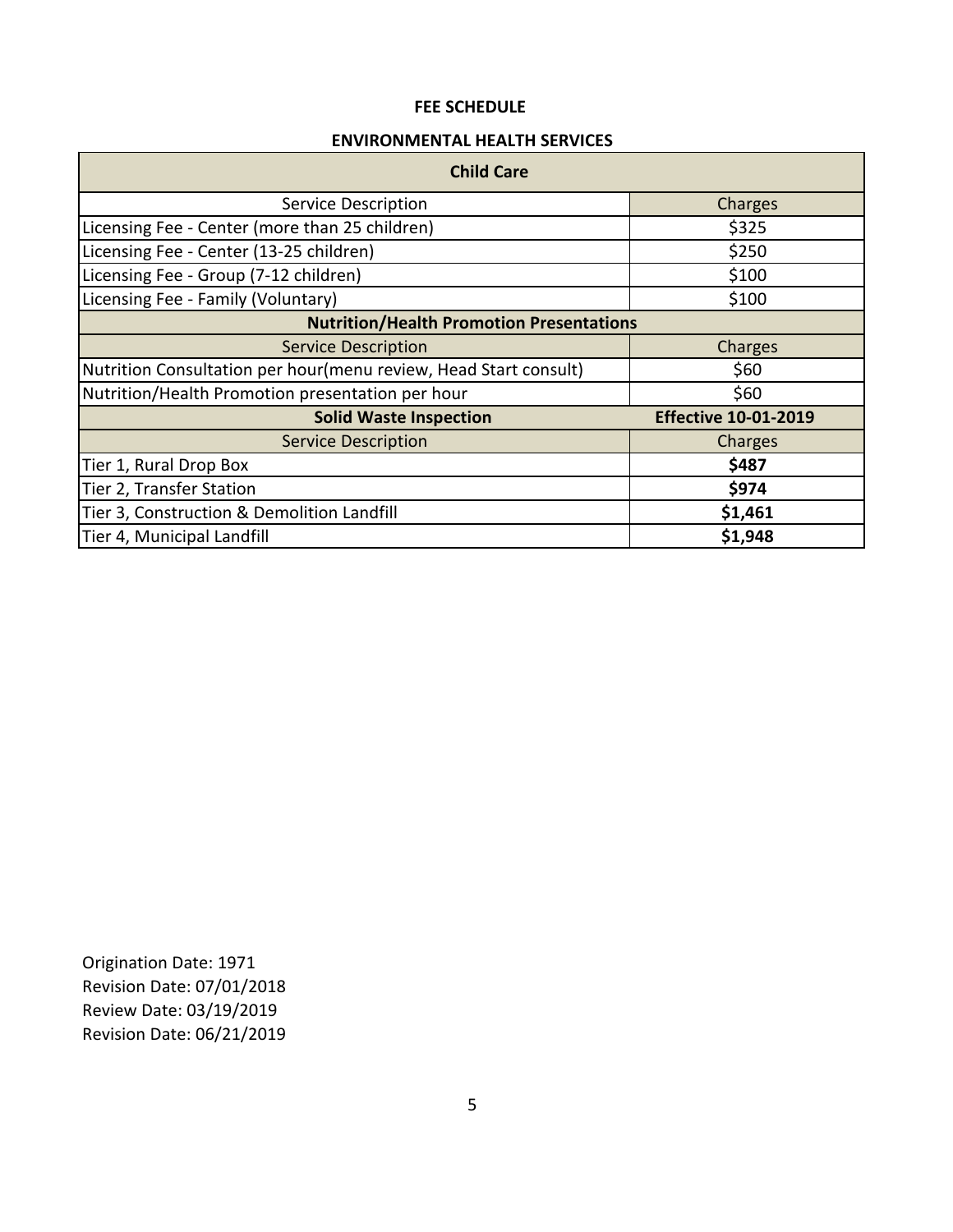### **Environmental Health Services Residential Replacement Septic System Fee Exemption Determination Chart**

|                        | <b>MONTHLY GROSS INCOME</b>         |                                     |                                     |                                     |                                     |                                                |
|------------------------|-------------------------------------|-------------------------------------|-------------------------------------|-------------------------------------|-------------------------------------|------------------------------------------------|
| County:                | <b>Adams County</b>                 | <b>Canyon County</b>                | <b>Gem County</b>                   |                                     |                                     | Owyhee County Payette County Washington County |
| <b>Family</b><br>Size: | <b>50% area</b><br>median<br>income | <b>50% area</b><br>median<br>income | <b>50% area</b><br>median<br>income | <b>50% area</b><br>median<br>income | <b>50% area</b><br>median<br>income | 50% area median<br>income                      |
| 1                      | 1,529                               | 1,838                               | 1,550                               | 1,529                               | 1,613                               | 1,529                                          |
| 2                      | 1,746                               | 2,100                               | 1,771                               | 1,746                               | 1,842                               | 1,746                                          |
| 3                      | 1,963                               | 2,363                               | 1,992                               | 1,963                               | 2,071                               | 1,963                                          |
| 4                      | 2,179                               | 2,621                               | 2,231                               | 2,179                               | 2,300                               | 2,179                                          |
| 5                      | 2,354                               | 2,833                               | 2,392                               | 2,354                               | 2,488                               | 2,354                                          |
| 6                      | 2,529                               | 3,042                               | 2,567                               | 2,529                               | 2,671                               | 2,529                                          |
| 7                      | 2,704                               | 3,250                               | 2,746                               | 2,704                               | 2,854                               | 2,704                                          |
| 8                      | 2,879                               | 3,463                               | 2,921                               | 2,879                               | 3,038                               | 2,879                                          |
|                        |                                     |                                     |                                     |                                     |                                     |                                                |

For family units with more than 8 members, add \$458 for each additional member

|                 | <b>ANNUAL GROSS INCOME</b>                                                        |                                     |                                     |                              |                                     |                                  |
|-----------------|-----------------------------------------------------------------------------------|-------------------------------------|-------------------------------------|------------------------------|-------------------------------------|----------------------------------|
| <b>County:</b>  | <b>Adams County</b>                                                               | <b>Canyon County</b>                | Gem County                          | <b>Owyhee County</b>         |                                     | Payette County Washington County |
| Family<br>Size: | <b>50% area</b><br>median<br>income                                               | <b>50% area</b><br>median<br>income | <b>50% area</b><br>median<br>income | 50% area<br>median<br>income | <b>50% area</b><br>median<br>income | 50% area median<br>income        |
|                 | 18,350                                                                            | 22,050                              | 18,600                              | 18,350                       | 19,350                              | 18,350                           |
| 2               | 20,950                                                                            | 25,200                              | 21,250                              | 20,950                       | 22,100                              | 20,950                           |
| 3               | 23,550                                                                            | 28,350                              | 23,900                              | 23,550                       | 24,850                              | 23,550                           |
| 4               | 26,150                                                                            | 31,450                              | 26,550                              | 26,150                       | 27,600                              | 26,150                           |
| 5               | 28,250                                                                            | 34,000                              | 28,700                              | 28,250                       | 29,850                              | 28,250                           |
| 6               | 30,350                                                                            | 36,500                              | 30,800                              | 30,350                       | 32,050                              | 30,350                           |
| 7               | 32,450                                                                            | 39,000                              | 32,950                              | 32,450                       | 34,250                              | 32,450                           |
| 8               | 34,550                                                                            | 41,550                              | 35,050                              | 34,550                       | 36,450                              | 34,550                           |
|                 | For family units with more than 8 members, add \$5,500 for each additional member |                                     |                                     |                              |                                     |                                  |

Values based on USDA Rural Development, single family housing repair loans and grants. Applicant must be the homeowner and occupy the house. Have a family income below 50% of the area median income. Must be 62 years of age or older. Must be used for repairs of failing subsurface sewage disposal systems only to mitigate health and safety hazards.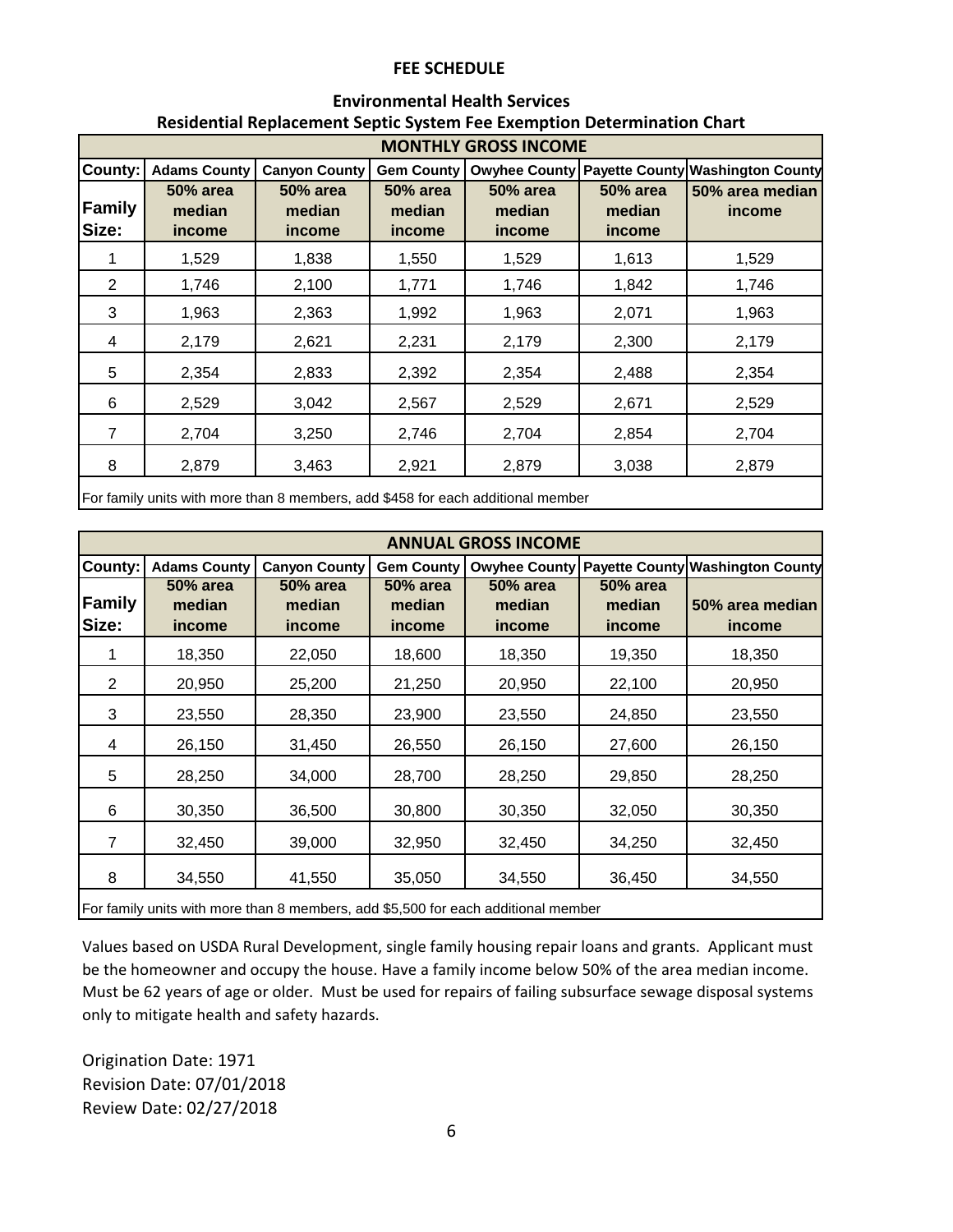## **NUTRITION CONSULTS**

| <b>MEDICAL NUTRITION THERAPY (MNT)</b> |                                                                                                                                                                                                         |          |                |                     |             |
|----------------------------------------|---------------------------------------------------------------------------------------------------------------------------------------------------------------------------------------------------------|----------|----------------|---------------------|-------------|
| Code                                   | <b>Service Description</b>                                                                                                                                                                              | A<br>25% | $\sf B$<br>50% | $\mathsf{C}$<br>75% | D<br>100%   |
| 97802                                  | Initial assessment and intervention,<br>individual, face-to-face, per 15 minutes                                                                                                                        | \$17     | \$34           | \$50                | \$67        |
| 97803                                  | Reassessment and intervention, individual,<br>face-to-face, per 15 minutes                                                                                                                              | \$15     | \$29           | \$44                | \$58        |
| 97804                                  | Group (2 or more individuals) per 30 minutes                                                                                                                                                            | \$8      | \$15           | \$23                | \$30        |
| G0270                                  | Reassessment and subsequent intervention<br>following second referral in same year for a<br>change in diagnosis, medical condition or<br>treatment regimen, individual, face-to-face,<br>per 15 minutes | \$15     | \$29           | \$44                | \$58        |
| G0271                                  | Group (2 or more individuals) per 30 minutes                                                                                                                                                            | \$8      | \$15           | \$23                | \$30        |
| S9470                                  | Nutritional Counseling, dietitian visit                                                                                                                                                                 | \$14     | \$28           | \$41                | \$55        |
| 99401                                  | Preventive Med. Counseling 15 minutes                                                                                                                                                                   | \$22     | \$44           | \$65                | \$87        |
| 99402                                  | Preventive Med. Counseling 30 minutes                                                                                                                                                                   | \$37     | \$74           | \$110               | \$147       |
| 99403                                  | Preventive Med. Counseling 45 minutes                                                                                                                                                                   | \$51     | \$102          | \$152               | \$203       |
| 99404                                  | Preventive Med. Counseling 60 minutes                                                                                                                                                                   | \$65     | \$131          | \$196               | \$261       |
|                                        | DIABETES SELF-MANAGEMENT TRAINING/EDUCATION (DSMT/E)                                                                                                                                                    |          |                |                     |             |
| Code                                   | Service Description                                                                                                                                                                                     | A<br>25% | B<br>50%       | $\mathsf{C}$<br>75% | D<br>100%   |
| G0108                                  | Diabetes outpatient self-management<br>training services, individual, face-to-face, per<br>30 minutes                                                                                                   | \$25     | \$50           | \$75                | \$100       |
| G0109                                  | Diabetes outpatient self-management<br>training services, group sessions (2 or more<br>individuals) per 30 minutes                                                                                      | \$7      | \$14           | \$21                | \$28        |
|                                        | DIABETES SELF-MANAGEMENT TRAINING/EDUCATION (DSMT/E) LABS                                                                                                                                               |          |                |                     |             |
| Code                                   | <b>Service Description</b>                                                                                                                                                                              | A        | B              | $\mathsf{C}$        | $\mathsf D$ |
| 83036                                  | A1C Glycated Hemoglobin (Inhouse)                                                                                                                                                                       | \$5      | \$9            | \$14                | \$19        |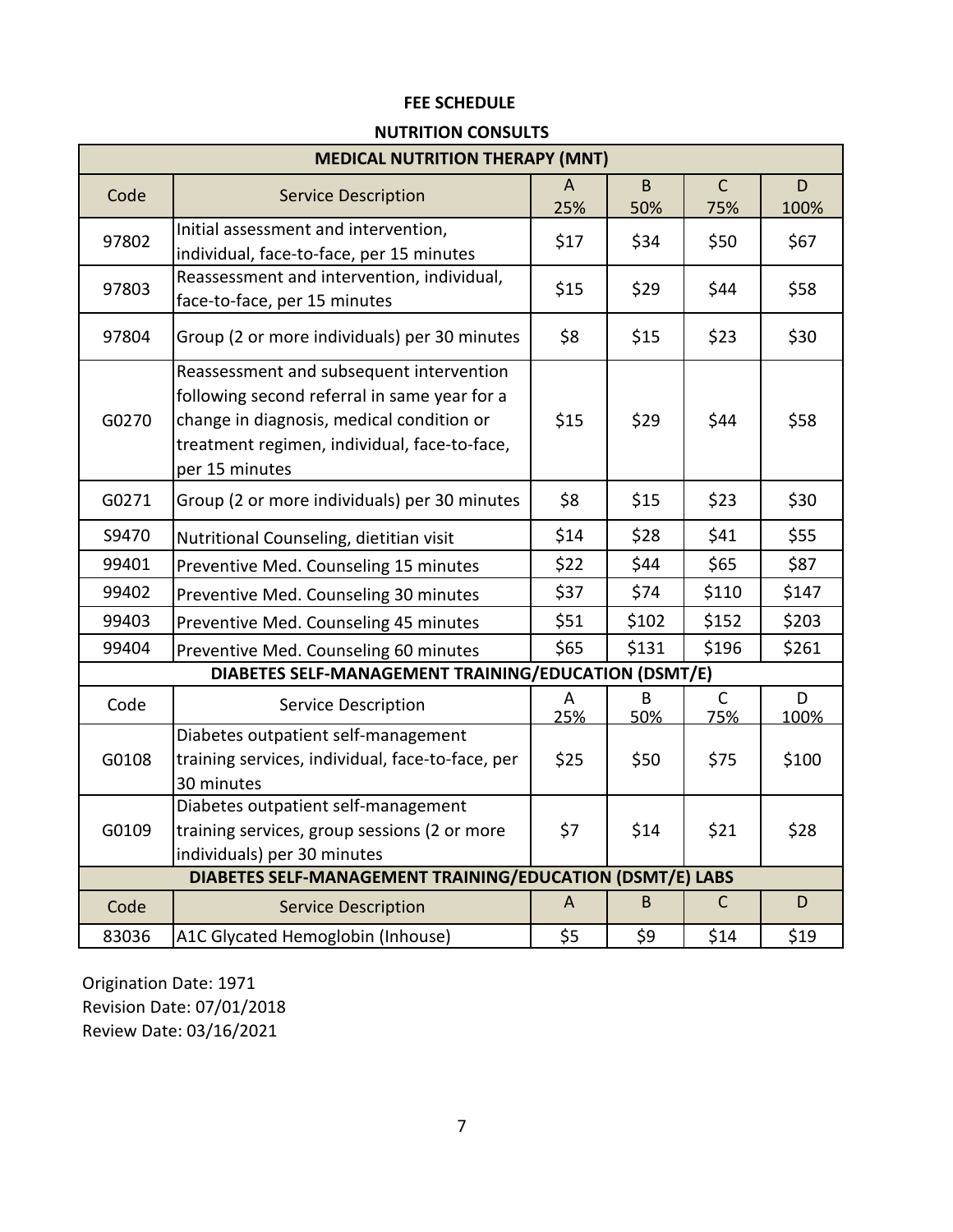# **NUTRITION CONSULTS**

| <b>CONSULTATIONS AND/OR PRESENTATIONS</b>                               |                                                                          |      |      |       |       |  |
|-------------------------------------------------------------------------|--------------------------------------------------------------------------|------|------|-------|-------|--|
| <b>Service Description</b><br>Charges                                   |                                                                          |      |      |       |       |  |
| Nutrition Consultation per hour (menu review, Head Start site consults) |                                                                          | \$60 |      |       |       |  |
|                                                                         | Nutrition/Health Promotion presentation per hour                         |      |      |       | \$60  |  |
|                                                                         | <b>DIABETES PREVENTION PROGRAM</b>                                       |      |      |       |       |  |
| 99412                                                                   | Group Prevention Counseling per 60 minutes                               | \$10 | \$20 | \$30  | \$40  |  |
|                                                                         | <b>MEDICARE DIABETES PREVENTION PROGRAM</b>                              |      |      |       |       |  |
| G9873                                                                   | <b>1st Core Session Attended</b>                                         | \$6  | \$13 | \$19  | \$25  |  |
| G9874                                                                   | 4 Total Core Session Attended                                            | \$13 | \$25 | \$38  | \$50  |  |
| G9875                                                                   | 9 Total Core Session Attended                                            | \$23 | \$45 | \$68  | \$90  |  |
| G9876                                                                   | 2 Sessions in 7-9 mths weight loss not<br>achieved                       | \$4  | \$6  | \$11  | \$15  |  |
| G9877                                                                   | 2 Sessions in 10-12 mths weight loss not<br>achieved                     | \$4  | \$6  | \$11  | \$15  |  |
| G9878                                                                   | 2 Sessions in 7-9 mths weight loss achieved                              | \$15 | \$30 | \$45  | \$60  |  |
| G9879                                                                   | 2 Sessions in 10-12 mths weight loss achieved                            | \$15 | \$30 | \$45  | \$60  |  |
| G9880                                                                   | 5 % weight loss from baseline achieved                                   | \$40 | \$80 | \$120 | \$160 |  |
| G9881                                                                   | 9 % weight loss from baseline achieved                                   | \$6  | \$13 | \$19  | \$25  |  |
| G9882                                                                   | 2 ongoing sessions attended in 13-15 mths<br>with weight loss maintained | \$13 | \$25 | \$38  | \$50  |  |
| G9883                                                                   | 2 ongoing sessions attended in 16-18 mths<br>with weight loss maintained | \$13 | \$25 | \$38  | \$50  |  |
| G9884                                                                   | 2 ongoing sessions attended in 19-21 mths<br>with weight loss maintained | \$13 | \$25 | \$38  | \$50  |  |
| G9885                                                                   | 2 ongoing sessions attended in 22-24 mths<br>with weight loss maintained | \$13 | \$25 | \$38  | \$50  |  |
| G9890                                                                   | <b>Bridge Payment</b>                                                    | \$6  | \$13 | \$19  | \$25  |  |
| G9891                                                                   | MDPP attendance achievement goal                                         | \$0  | \$0  | \$0   | \$0   |  |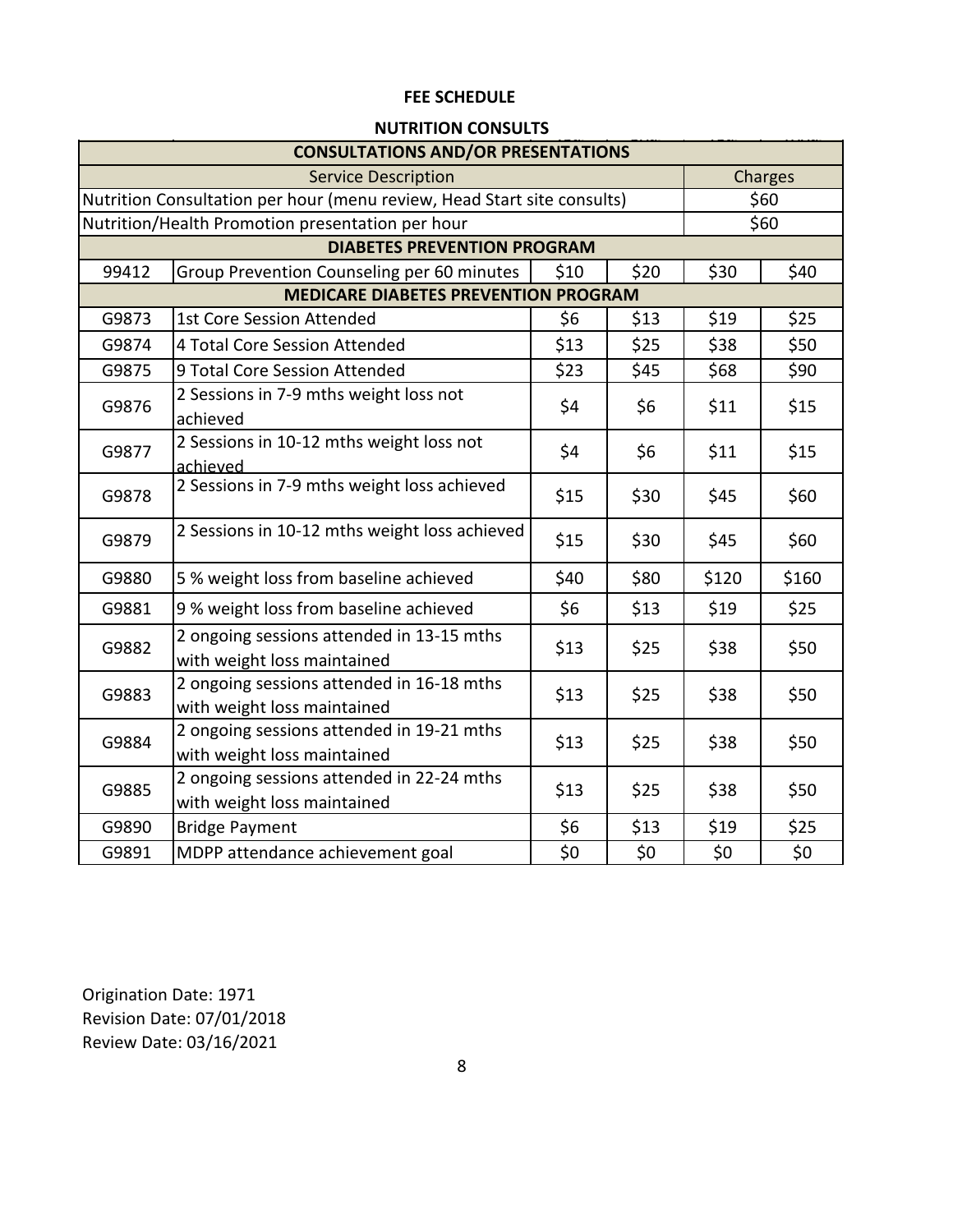# **CLINIC SERVICES**

| <b>IMMUNIZATIONS - ADMINISTRATION CHARGES</b> |                                                   |         |  |  |
|-----------------------------------------------|---------------------------------------------------|---------|--|--|
| <b>CPT</b><br>Code                            | <b>Service Description</b>                        | Charges |  |  |
|                                               | <b>Children with Insurance</b>                    |         |  |  |
| 90460                                         | Administration<br><b>NO MAX</b>                   | \$35    |  |  |
| 90461                                         | Administration additional antigen w/counseling    | \$20    |  |  |
|                                               | <b>Uninsured or Underinsured Children</b>         |         |  |  |
| 90460                                         | Administration (1 shot)                           | \$20    |  |  |
| 90461                                         | Administration (2 shots)                          | \$40    |  |  |
| 90461                                         | Administration (3 shots or more)<br><b>MAX</b>    | \$60    |  |  |
|                                               | <b>Adults with Insurance</b>                      |         |  |  |
| 90471                                         | Administration<br><b>NO MAX</b>                   | \$35    |  |  |
| 90473                                         | Oral/Intranasal                                   | \$35    |  |  |
|                                               | <b>Uninsured Adults</b>                           |         |  |  |
| 90471                                         | Administration (1 shot)                           | \$35    |  |  |
| 90472                                         | Administration (2 shots)                          | \$70    |  |  |
| 90472                                         | Administration (3 shots or more)<br><b>NO MAX</b> | \$105   |  |  |
| 90473                                         | Oral/Intranasal                                   | \$35    |  |  |
| 90474                                         | Oral/Intranasal (2 or more)                       | \$35    |  |  |
|                                               | <b>COVID-19</b>                                   |         |  |  |
| 0001A                                         | Pfizer 1st Dose                                   | \$40    |  |  |
| 0002A                                         | Pfizer 2st Dose                                   | \$40    |  |  |
| 0011A                                         | Moderna 1st Dose                                  | \$40    |  |  |
| 0012A                                         | Moderna 2nd Dose                                  | \$40    |  |  |
| 0031A                                         | Janssen                                           | \$40    |  |  |

Origination Date: 1971 Review Date: 04/06/2021 Revision Date: 07/01/2018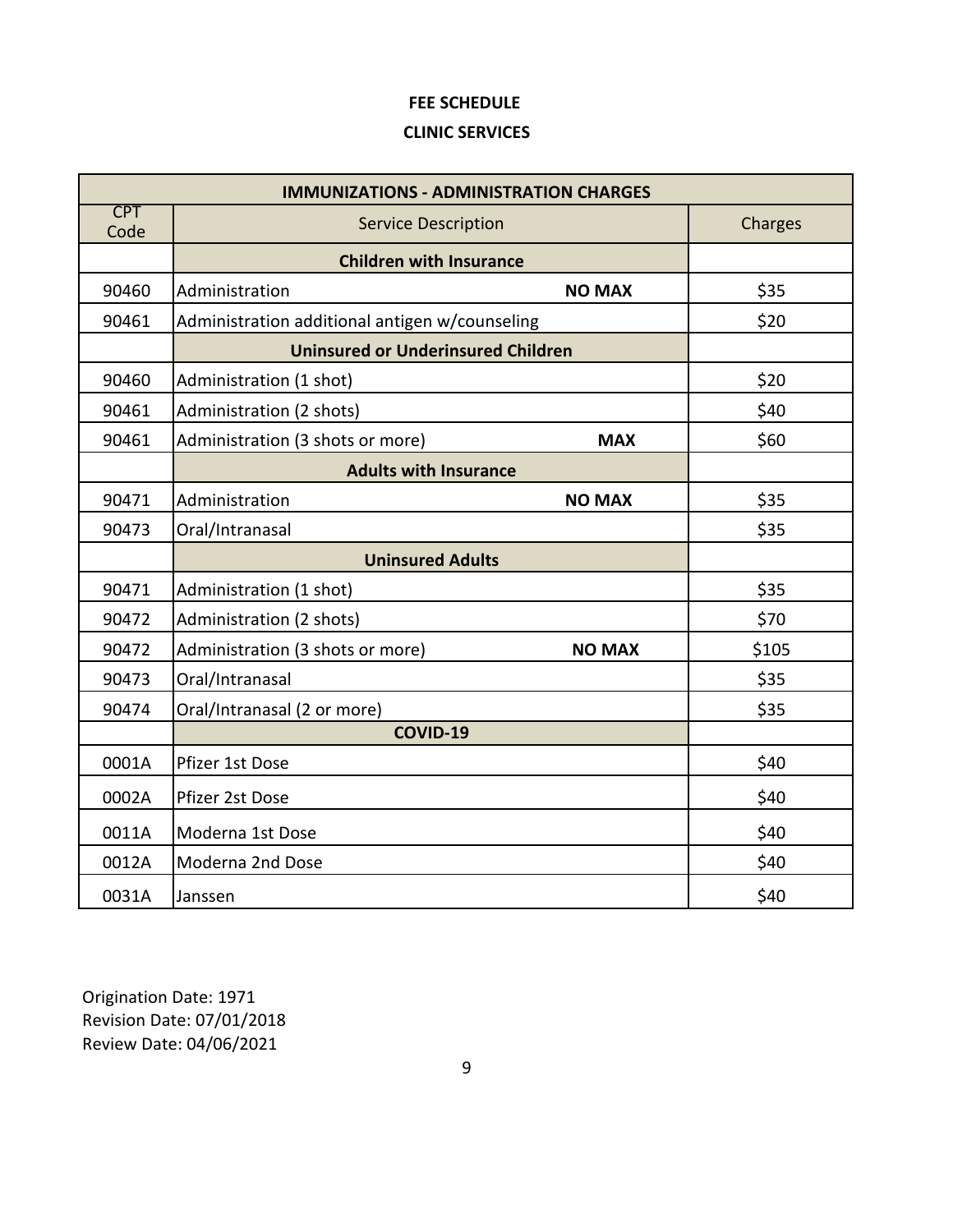| <b>IMMUNIZATIONS - VACCINE</b> |                    |                                                      |            |  |
|--------------------------------|--------------------|------------------------------------------------------|------------|--|
| <b>CPT</b><br>Code             | Service<br>Code    | <b>Service Description</b>                           | Charges    |  |
| 90702                          | DT<br>$\mathbf{2}$ | DT Pediatric (6 yrs & under)                         | <b>VFC</b> |  |
| 90700                          | <b>DTA</b>         | 3   DTAP Pediatric (6 yrs & under)                   | <b>VFC</b> |  |
| 90633                          | <b>HAP</b>         | Hep A Pediatric (18 yrs & under)                     | <b>VFC</b> |  |
| 90632                          | <b>HAV</b>         | Hep A Adult (19 yrs & over)                          | \$85       |  |
| 90744                          | <b>HEB</b>         | Hep B Pediatric (18 yrs & under)                     | <b>VFC</b> |  |
| 90746                          | <b>HBV</b>         | Hep B Adult (19 yrs & over)                          | \$57       |  |
| 90739                          | <b>HLSB</b>        | Heplisav B (19 yrs & over) 2 series                  | \$110      |  |
| 90647                          | <b>HIB</b>         | HIB (5 yrs & under)                                  | <b>VFC</b> |  |
| 90649                          | <b>HPVC</b>        | HPV Child (18 yrs & under)                           | <b>VFC</b> |  |
| 90651                          | HPV9               | HPV Child (18 yrs & under)                           | <b>VFC</b> |  |
| 90651                          | HPV9               | HPV Adult (19 yrs & over)                            | \$264      |  |
| 90281                          | IG                 | Immune Serum Globulin/ISG (any age)                  | \$76       |  |
| 90686                          | <b>FLUC</b>        | Influenza Pediatric (6 months - 18 yrs)              | <b>VFC</b> |  |
| 90686                          | <b>FLU</b>         | Influenza (19 yrs & over) + administration           | \$1        |  |
| 90672                          | <b>FLMK</b>        | Influenza Flumist Nasal Inhalation (2 yrs - 18 yrs)  | <b>VFC</b> |  |
| 90672                          | <b>FLUM</b>        | Influenza Flumist Nasal Inhalation (19 yrs - 49 yrs) | \$1        |  |
| 90662                          | <b>FLUH</b>        | High Dose Influenza (65 yrs & over)                  | \$28       |  |
| 90674                          | <b>FLUX</b>        | Influenza Flucelvax (4 yrs - 18 yrs)                 | <b>VFC</b> |  |
| 90688                          | <b>FLUV</b>        | Influenza Flu7Laval (3yrs - 18 yrs)                  | <b>VFC</b> |  |
| 90696                          |                    | KINRIX 4 Kinrix Dtap/IPV                             | <b>VFC</b> |  |
| 90621                          | <b>MENB</b>        | Trumemba Meningoccocal grp B (18 yrs & under)        | <b>VFC</b> |  |
| 90621                          | <b>MENB</b>        | Trumemba Meningoccocal grp B (19 yrs & over)         | \$163      |  |
| 90734                          | MCV4               | Menveo (2 yrs - 18 yrs)                              | <b>VFC</b> |  |
| 90734                          | MCV4               | Menveo (19 yrs - over)                               | \$145      |  |
| 90734                          | <b>MCVF</b>        | Menactra (2 yrs - 18 yrs)                            | <b>VFC</b> |  |
| 90734                          | <b>MCVF</b>        | Menactra (19 - 55 yrs)                               | \$162      |  |

## **FEE SCHEDULE FAMILY HEALTH SERVICES**

Origination Date: 1971 Review Date: 03/16/2021 Revision Date: 07/01/2018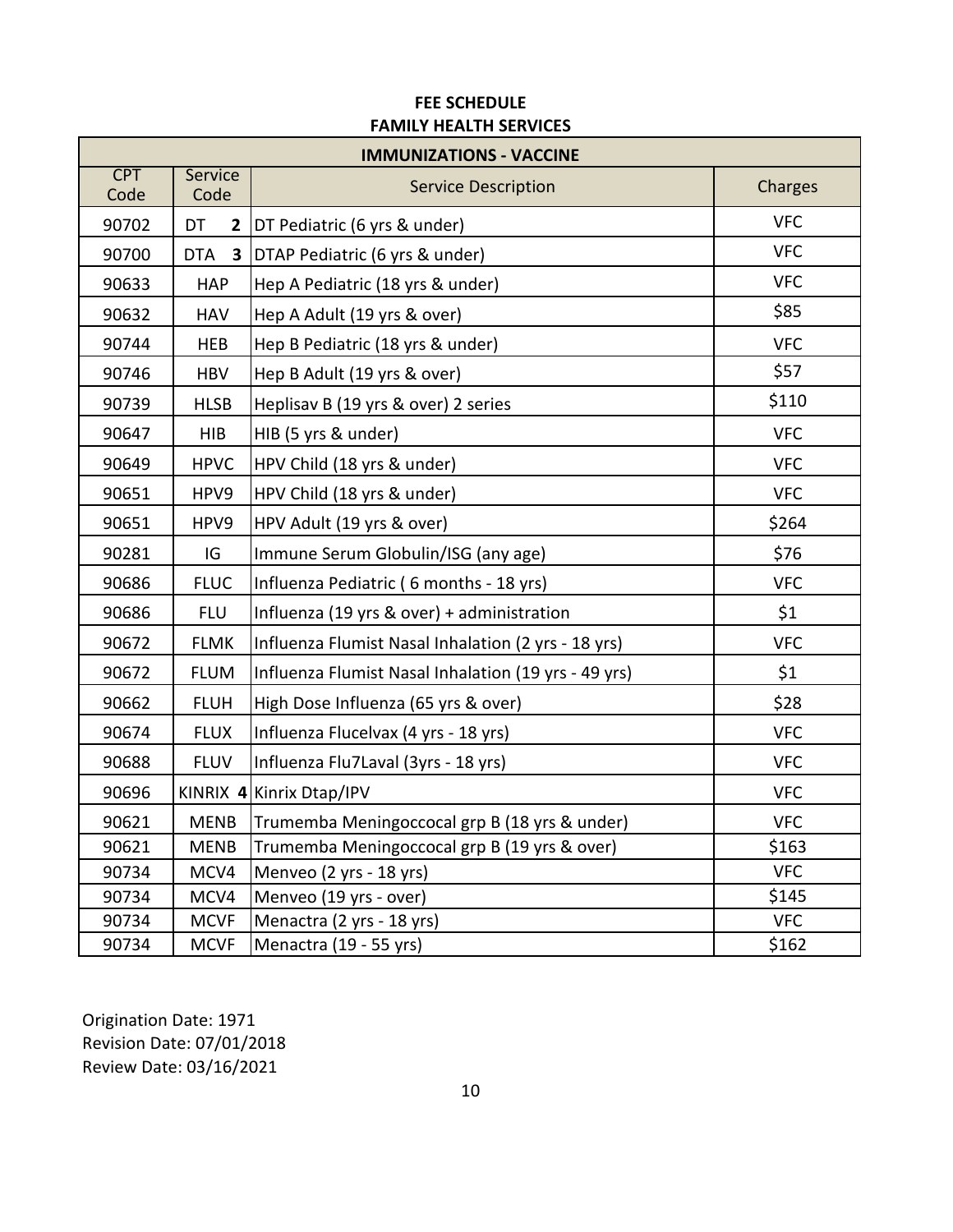| <b>IMMUNIZATIONS - VACCINE</b> |                             |                                                       |            |
|--------------------------------|-----------------------------|-------------------------------------------------------|------------|
| CPT<br>Code                    | <b>Service</b><br>Code      | <b>Service Description</b>                            | Charges    |
| 90707                          | MMR <sub>3</sub>            | Measles, Mumps, Rubella (18 yrs & under)              | <b>VFC</b> |
| 90707                          | <b>MMR</b>                  | Measles, Mumps, Rubella (19 yrs & over)               | \$85       |
| 90710                          | <b>MMRV</b>                 | Measles, Mumps, Rubella, Proquad                      | <b>VFC</b> |
| 90710                          | <b>MMRV</b>                 | Measles, Mumps, Rubella, Proquad                      | \$241      |
| 90620                          | <b>MNBX</b>                 | Meningococcal Bexsero (18 yrs & under)                | <b>VFC</b> |
| 90620                          | <b>MNBX</b>                 | Meningococcal Bexsero (19 yrs & over)                 | \$190      |
| 90723                          | <b>DIHB</b>                 | 5   Pediarix (2 mos - 7 yrs) (DtaP, Hep B, IPV)       | <b>VFC</b> |
| 90698                          | HDI<br>5                    | Pentacel DTaP/IPV/Hib                                 | <b>VFC</b> |
| 90732                          | PNU                         | Pneumococcal/Polysac23 (18 yrs & under)               | <b>VFC</b> |
| 90732                          | PNU                         | Pneumococcal/Polysac23 (19 yrs & over)                | \$110      |
| 90713                          | <b>IPV</b>                  | Polio Pediatric (18 yrs & under)                      | <b>VFC</b> |
| 90713                          | <b>IPV</b>                  | Polio Adult (19 yrs & over)                           | \$43       |
| 90670                          | <b>PCV</b>                  | Pneumococcal Conjugate                                | <b>VFC</b> |
| 90670                          | <b>PCV</b>                  | Pneumococcal Conjugate                                | \$235      |
| 90675                          | RABI                        | Rabies                                                | \$334      |
| 90680                          | <b>ROT</b>                  | Rotavirus P.O. (3 doses by 32 wks of age)             | <b>VFC</b> |
| 90680                          | <b>ROTX</b>                 | Rotarix P.O. (2 doses by 24 wks of age)               | <b>VFC</b> |
| 90715                          | TdAP                        | 3 TdaP (11 yrs - 18 yrs)                              | <b>VFC</b> |
| 90715                          | <b>TdAP</b>                 | TdaP (19 yrs - 64 yrs)                                | \$52       |
| 90714                          | <b>TD</b><br>$\overline{2}$ | Tetanus/Diphtheria/TD (18 yrs & under)                | <b>VFC</b> |
| 90714                          | <b>TD</b>                   | Tetanus/Diphtheria/TD (19 yrs & over)                 | \$36       |
| 86580                          | <b>TST</b>                  | Tuberculin Skin Test - Includes Administration & Read | \$35       |
| 86580                          | <b>PPD</b>                  | Tuberculin Skin Test - Includes Administration & Read | \$35       |
| 90636                          | <b>HAB</b>                  | TwinRix Hep A & B IM (18 yrs & under)                 | <b>VFC</b> |
| 90636                          | HAB                         | TwinRix Hep A & B IM                                  | \$111      |
| 90716                          | <b>VAR</b>                  | Varicella/Chicken Pox Pediatric (18 yrs & under)      | <b>VFC</b> |
| 90716                          | <b>VAR</b>                  | Varicella/Chicken Pox Adult (19 yrs & over)           | \$166      |
| 90750                          | <b>RZV</b>                  | Shingrix                                              | \$160      |

Notes:

A. No child will be turned away from receiving childhood immunizations for inability to pay.

B. Fee formula: vaccine charge + administration charge = total

C. VFC = Vaccine for Children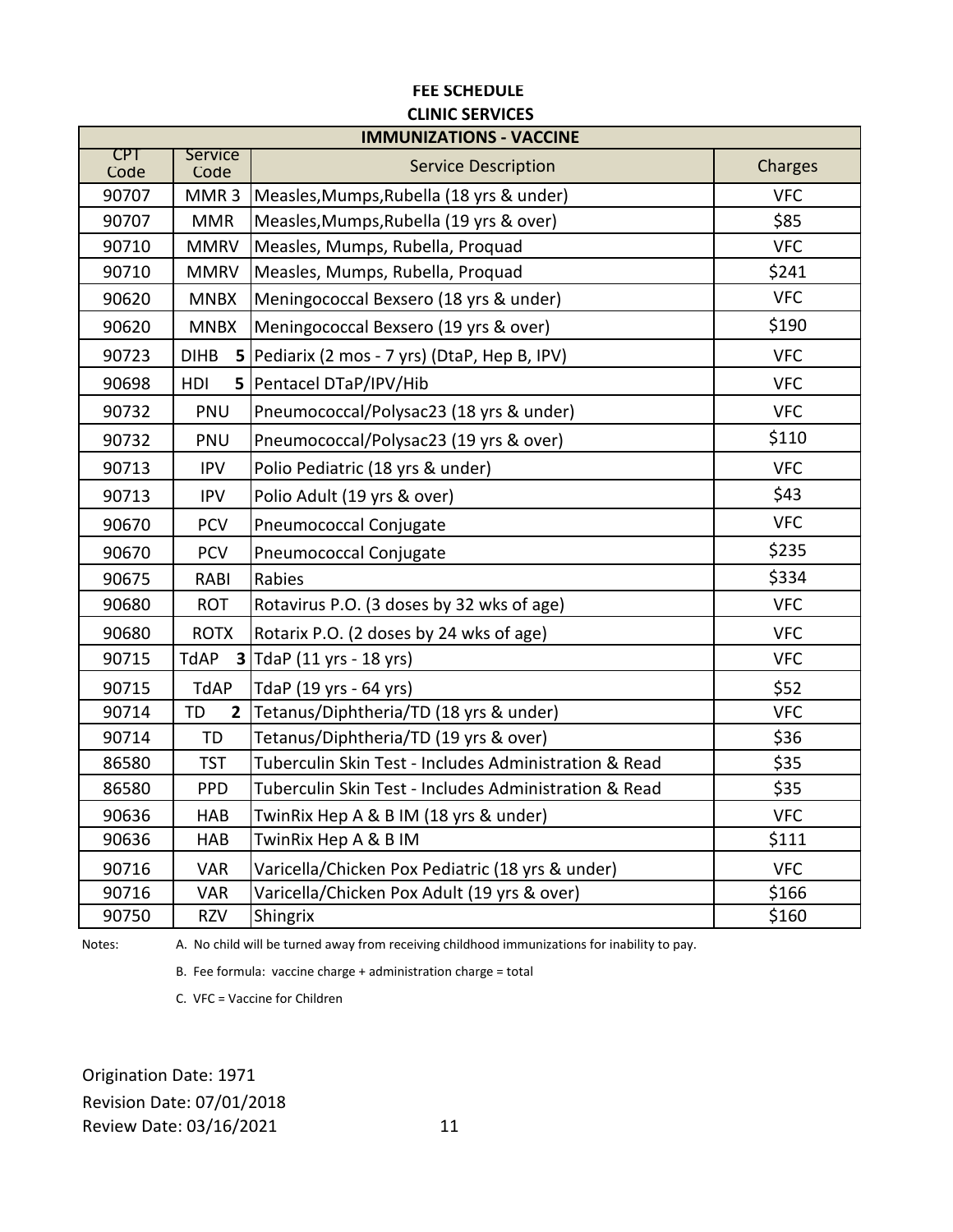#### **CLINIC SERVICES**

| COVID-19           |                 |                                             |         |  |  |
|--------------------|-----------------|---------------------------------------------|---------|--|--|
| <b>CPT</b><br>Code | Service<br>Code | <b>Service Description</b>                  | Charges |  |  |
| 91300              |                 | Pfizer<br><b>SARS</b>                       | \$0     |  |  |
| 91301              |                 | <b>SARS</b><br>Moderna Vaccine              | \$0     |  |  |
| 91303              |                 | <b>SARS</b><br>Janssen Vaccine              | \$0     |  |  |
|                    |                 | <b>TITERS</b>                               |         |  |  |
| <b>CPT</b>         | Service         | <b>Service Description</b>                  | Charges |  |  |
| Code               | Code            |                                             |         |  |  |
| 99000              |                 | <b>Collection/Handling for Titers</b>       | \$17    |  |  |
| 36415              |                 | Venipuncture for Titers                     | \$17    |  |  |
| 86706              | *HEPBL1         | <b>HepB Titer</b>                           | \$34    |  |  |
| 86762              | *RUBE1          | Rubella Titer                               | \$34    |  |  |
| 86787              | *VARI1          | Varicella Titer                             | \$34    |  |  |
| 86735              | *MUMP1          | <b>Mumps Titer</b>                          | \$34    |  |  |
| 86765              | *MEAS1          | Measles/Rubeola Titer                       | \$34    |  |  |
|                    |                 | <b>DENTAL PROCEDURES</b>                    |         |  |  |
| <b>CPT</b><br>Code | Service<br>Code | <b>Service Description</b>                  | Charges |  |  |
| D1110              |                 | Prophylaxis Adult (12 yrs & over)           | \$50    |  |  |
| D1120              |                 | Prophylaxis Pediatric (under 12 yrs)        | \$39    |  |  |
| D1206              |                 | <b>Topical Fluoride</b>                     | \$21    |  |  |
| D1208              |                 | <b>Topical Fluoride all ages</b>            | \$23    |  |  |
| D1351              |                 | Sealant (per tooth) (need tooth #)          | \$32    |  |  |
| D0191              |                 | Oral Health Assessment by District Hygenist | \$28    |  |  |
| D1353              |                 | Sealant Repair Touch-up                     | \$0     |  |  |

Note: \* Includes Collection/Handling and Venipuncture fees.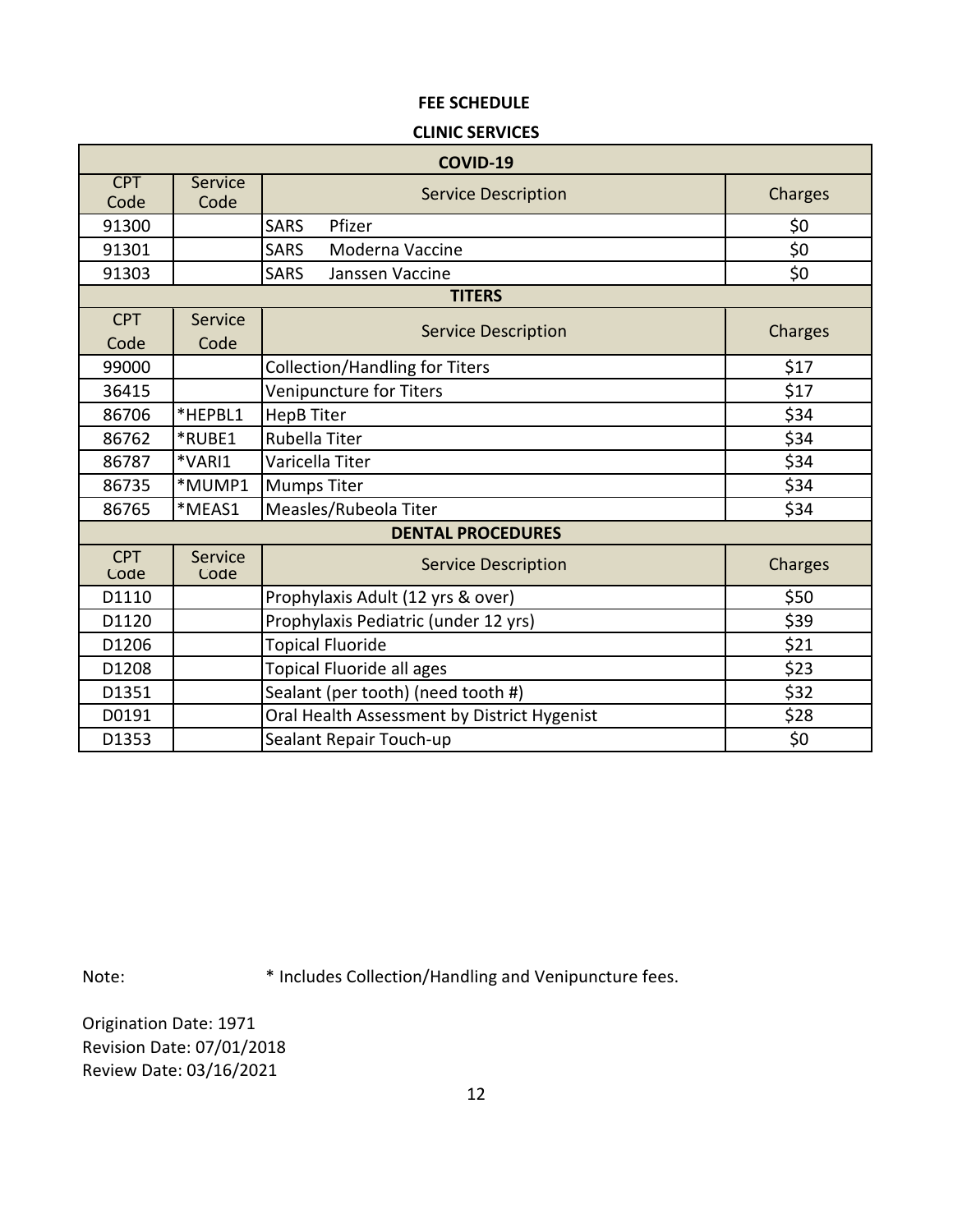### **CLINIC SERVICES**

|                    | <b>TB CLINIC</b> |                                                        |                     |          |                     |           |  |
|--------------------|------------------|--------------------------------------------------------|---------------------|----------|---------------------|-----------|--|
| <b>CPT</b><br>Code | Service<br>Code  | <b>Service Description</b>                             | $\mathsf{A}$<br>25% | B<br>50% | $\mathsf{C}$<br>75% | D<br>100% |  |
| 99202              | TB               | New TB Client Visit 20 min with Provider               | \$35                | \$68     | \$101               | \$135     |  |
| 99203              | TB               | New TB Client Visit 30 min with Provider               | \$49                | \$97     | \$146               | \$194     |  |
| 99211              | TB               | <b>Established Brief TB Client Visit Provider</b>      | \$10                | \$21     | \$31                | \$41      |  |
| 99213              | TB               | Established TB Client Visit with Provider              | \$33                | \$66     | \$98                | \$131     |  |
|                    |                  | <b>TB CLINIC - LABS</b>                                |                     |          |                     |           |  |
| <b>CPT</b><br>Code | Service<br>Code  | <b>Service Description</b>                             | $\mathsf{A}$<br>25% | B<br>50% | $\mathsf{C}$<br>75% | D<br>100% |  |
| 36415              | <b>TLIV</b>      | Venipuncture (TLIV, TLIP, TABC)                        | \$4                 | \$9      | \$13                | \$17      |  |
| 36415              | <b>TABC</b>      | Hepatitis A, B, C Panel (incl venipuncture & handling) | \$9                 | \$17     | \$26                | \$34      |  |
| 36415              | <b>TBQTL</b>     | TB Quantiferon Low Risk venipuncture                   | \$4                 | \$9      | \$13                | \$17      |  |
| 99000              | <b>TBQTL</b>     | TB Quantiferon Low Risk handling                       | \$4                 | \$9      | \$13                | \$17      |  |
| 36415              | <b>TBQTH</b>     | TB Quantiferon High Risk venipuncture                  | \$4                 | \$9      | \$13                | \$17      |  |
| 99000              | <b>TBQTH</b>     | TB Quantiferon High Risk handling                      | \$4                 | \$9      | \$13                | \$17      |  |
| 86580              | <b>TST</b>       | <b>Tuberculin Skin Test</b>                            | \$9                 | \$18     | \$26                | \$35      |  |
| 86701              | RHIV\$           | Rapid HIV Full Fee Low Risk                            | \$3                 | \$7      | \$10                | \$13      |  |
| 36416              | RHIV\$           | Rapid HIV Full Fee Fingerstick Low Risk                | \$4                 | \$8      | \$11                | \$15      |  |
| 86701              | <b>HIVHR</b>     | Rapid HIV High Risk                                    | \$3                 | \$7      | \$10                | \$13      |  |
| 36416              | <b>HIVHR</b>     | Rapid HIV Fingerstick High Risk                        | \$4                 | \$8      | \$11                | \$15      |  |

Revision Date: 07/01/2018 Review Date: 03/16/2021 Origination Date: 1971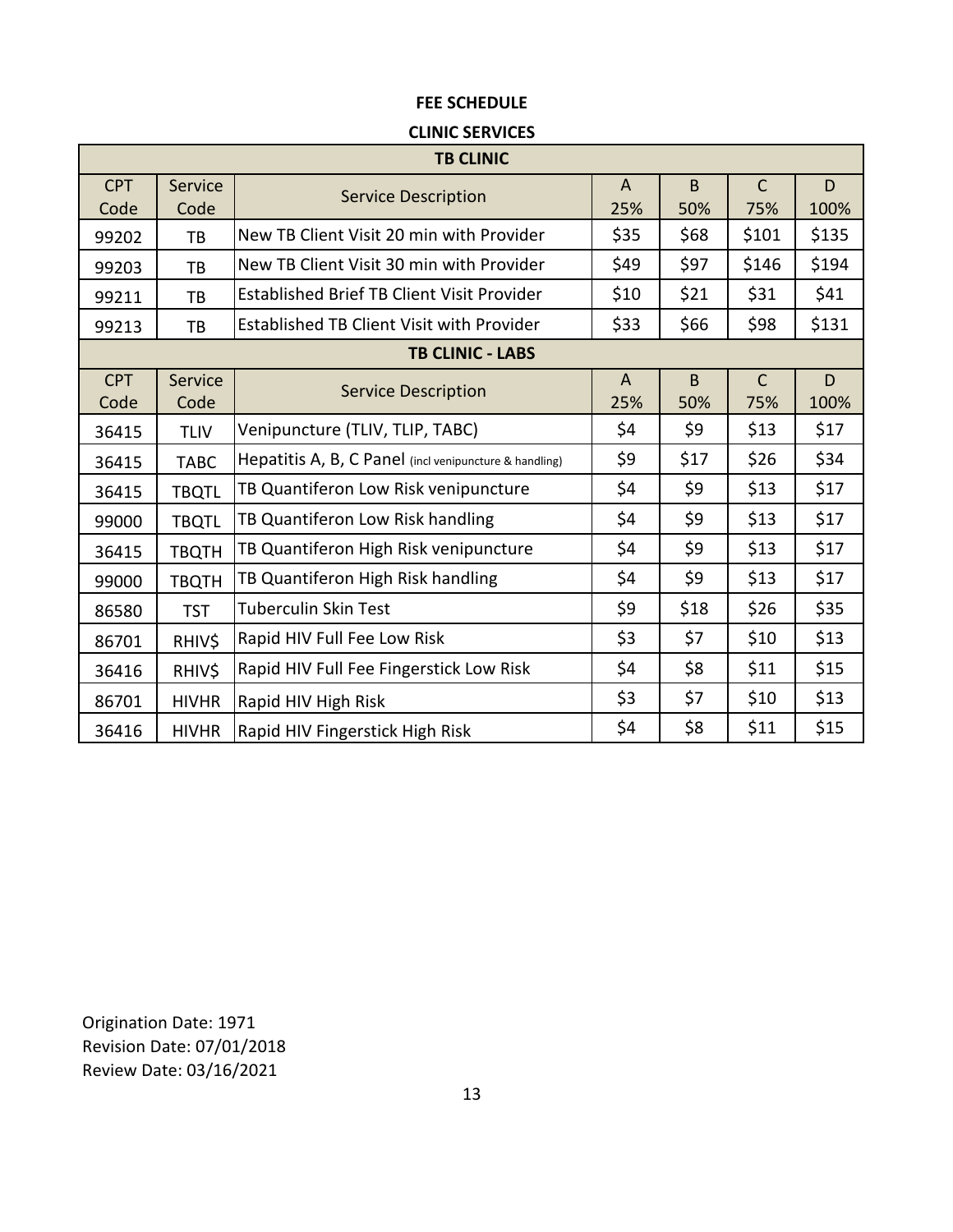### **CLINIC SERVICES**

|                    | <b>OFFICE VISITS</b>                  |                       |                |                     |           |  |  |
|--------------------|---------------------------------------|-----------------------|----------------|---------------------|-----------|--|--|
| <b>CPT</b><br>Code | <b>Service Description</b>            | $\mathsf{A}$<br>25%   | $\sf B$<br>50% | $\mathsf{C}$<br>75% | D<br>100% |  |  |
| 99202              | New Expanded - 20 min                 | \$34                  | \$68           | \$102               | \$135     |  |  |
| 99203              | New Detailed - 30 min                 | \$49                  | \$97           | \$146               | \$194     |  |  |
| 99204              | New Comprehensive - 45 min            | \$74                  | \$148          | \$222               | \$296     |  |  |
| 99211              | Established Brief (nurse visit)       | \$10                  | \$21           | \$31                | \$41      |  |  |
| 99212              | Established Problem Visit - 10 min    | \$20                  | \$40           | \$60                | \$80      |  |  |
| 99213              | Established Expanded - 15 min         | \$34                  | \$67           | \$101               | \$134     |  |  |
| 99214              | Established Detailed - 25 min         | \$49                  | \$97           | \$146               | \$194     |  |  |
| 99215              | Established Comprehensive - 40 min    | \$65                  | \$131          | \$196               | \$261     |  |  |
| 99242              | Consultation - 30 min                 | \$32                  | \$63           | \$95                | \$126     |  |  |
|                    | <b>WELLNESS</b>                       |                       |                |                     |           |  |  |
| <b>CPT</b><br>Code | <b>Service Description</b>            | $\overline{A}$<br>25% | B<br>50%       | $\mathsf{C}$<br>75% | D<br>100% |  |  |
| 99383              | New Patient (5 yrs - 11 yrs)          | \$62                  | \$125          | \$187               | \$249     |  |  |
| 99384              | New Patient (12 yrs - 17 yrs)         | \$70                  | \$139          | \$209               | \$278     |  |  |
| 99385              | New Patient (18 yrs - 39 yrs)         | \$70                  | \$139          | \$209               | \$278     |  |  |
| 99386              | New Patient (40 yrs - 64 yrs)         | \$70                  | \$139          | \$209               | \$278     |  |  |
| 99393              | Established Patient (5 yrs - 11 yrs)  | \$53                  | \$106          | \$159               | \$212     |  |  |
| 99394              | Established Patient (12 yrs - 17 yrs) | \$60                  | \$120          | \$180               | \$240     |  |  |
| 99395              | Established Patient (18 yrs - 39 yrs) | \$60                  | \$121          | \$181               | \$241     |  |  |
|                    |                                       |                       |                |                     |           |  |  |
| 99396              | Established Patient (40 yrs - 64 yrs) | \$60                  | \$121          | \$181               | \$241     |  |  |
| 99401              | Preventive Counseling - 15 min        | \$22                  | \$44           | \$65                | \$87      |  |  |
| 99402              | Preventive Counseling - 30 min        | \$37                  | \$75           | \$110               | \$147     |  |  |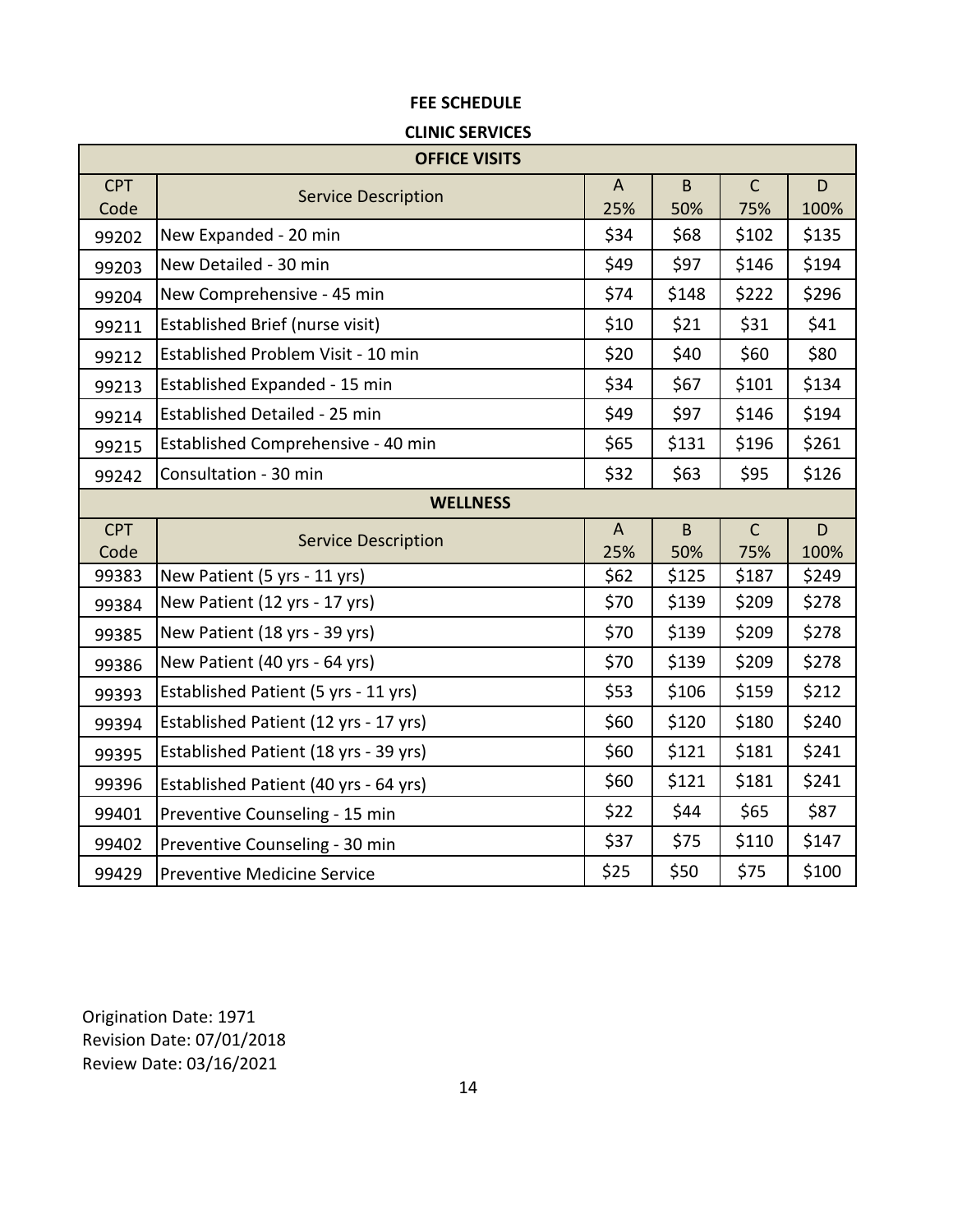#### **CLINIC SERVICES**

|                    | <b>OFFICE PROCEDURES</b>                                |                       |                       |                                |                                 |
|--------------------|---------------------------------------------------------|-----------------------|-----------------------|--------------------------------|---------------------------------|
| <b>CPT</b><br>Code | <b>Service Description</b>                              | $\overline{A}$<br>25% | $\overline{B}$<br>50% | $\overline{\mathsf{C}}$<br>75% | $\overline{\mathsf{D}}$<br>100% |
| 10120              | Removal Foreign Body                                    | \$70                  | \$140                 | \$209                          | \$279                           |
| 46900              | Anal Chem/Cryo <14 lesions                              | \$101                 | \$202                 | \$303                          | \$404                           |
| 46916              | Anal cryosurgery <14 lesions                            | \$97                  | \$193                 | \$290                          | \$386                           |
| 46922              | Anal surgical excision <14 lesions                      | \$111                 | \$223                 | \$334                          | \$445                           |
| 46924              | Anal any method <15 lesions                             | \$218                 | \$435                 | \$653                          | \$870                           |
| 57061              | Vaginal any method <14 lesions                          | \$48                  | \$95                  | \$143                          | \$190                           |
| 57065              | Vaginal any method >15 lesions                          | \$81                  | \$163                 | \$244                          | \$325                           |
| 56501              | Wart Rx, Vulva (simple)                                 | \$75                  | \$149                 | \$224                          | \$298                           |
| 56515              | Wart Rx, Vulva (extensive, Chem/Cryo)                   | \$115                 | \$231                 | \$346                          | \$461                           |
| 54050              | Wart Rx, Male (simple)                                  | \$61                  | \$122                 | \$183                          | \$244                           |
| 54056              | Penile <14 lesions Cryo                                 | \$60                  | \$120                 | \$180                          | \$240                           |
| 54060              | Penile surgical excision                                | \$76                  | \$153                 | \$229                          | \$305                           |
| 54065              | Wart Rx, Male (extensive, Chem/Cryo)                    | \$100                 | \$201                 | \$301                          | \$401                           |
| 56605              | (*) Vulvar Biopsy one lesion                            | \$41                  | \$83                  | \$124                          | \$165                           |
| 56606              | (*) Each Separate lesion                                | \$18                  | \$35                  | \$53                           | \$70                            |
| 58300              | (*) IUD Insertion                                       | \$31                  | \$62                  | \$92                           | \$123                           |
| 58301              | <b>IUD Removal</b>                                      | \$46                  | \$93                  | \$139                          | \$185                           |
| 11400              | Excision Benign lesion .5cm or <                        | \$57                  | \$114                 | \$171                          | \$228                           |
| 11401              | Excision Benign lesion .6-1cm                           | \$68                  | \$136                 | \$204                          | \$272                           |
| 12001              | Repair Simple < - 2.5cm trunk, extremeties, genitalia   | \$41                  | \$83                  | \$124                          | \$165                           |
| 12002              | Repair Simple 2.5 - 7.5cm trunk, extremeties, genitalia | \$50                  | \$101                 | \$151                          | \$201                           |
| 11200              | $(*)$<br>Skin Tag Removal 1-15                          | \$41                  | \$81                  | \$122                          | \$162                           |
| 11201              | Skin Tag Removal each additional 1-10                   | \$9                   | \$18                  | \$26                           | \$35                            |
| 11201              | (*) Skin Tag Removal each additional 1-10               | \$9                   | \$18                  | \$26                           | \$35                            |
| 11102              | (*) Tangential Bx of skin single lesion                 | \$49                  | \$98                  | \$146                          | \$195                           |
| 11103              | (*) Tangential Bx of skin each additional lesion        | \$24                  | \$48                  | \$71                           | \$95                            |
| 11104              | (*) Punch Bx of skin single lesion                      | \$50                  | \$100                 | \$150                          | \$230                           |
| 11105              | (*) Punch Bx of skin each additional lesion             | \$28                  | \$55                  | \$83                           | \$110                           |
| 11106              | (*) Incision Bx skin single lesion                      | \$69                  | \$138                 | \$206                          | \$275                           |
| 11107              | (*) Incision Bx skin each additional lesion             | \$33                  | \$65                  | \$98                           | \$130                           |

Notes:

(\*) Does not include surgical tray CPT A4550 = \$40

(\*) Does not include surgical tray WHC 99070 = \$30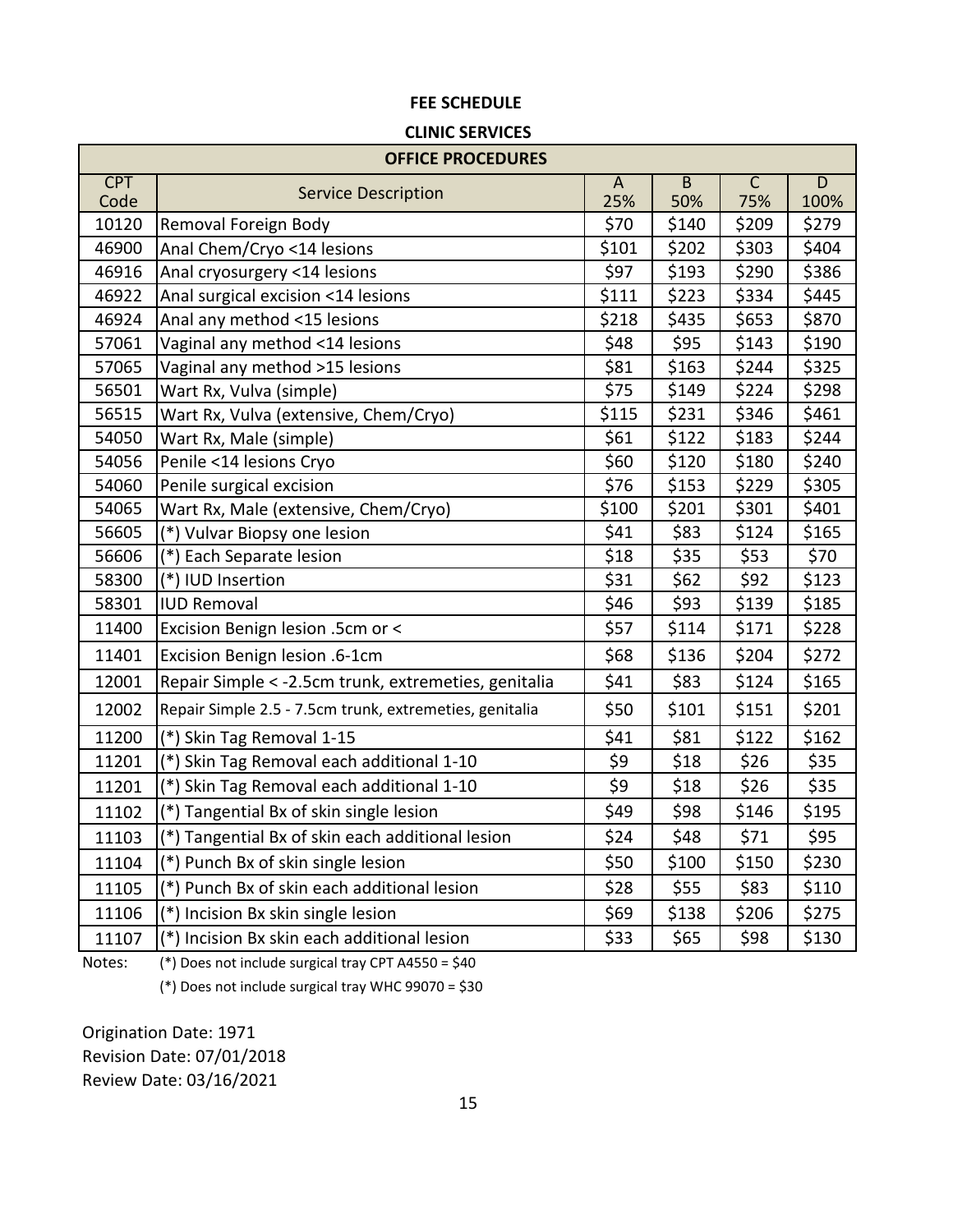|                    | <b>OFFICE PROCEDURES (cont'd)</b>                                 |                          |                       |          |                                 |  |
|--------------------|-------------------------------------------------------------------|--------------------------|-----------------------|----------|---------------------------------|--|
| <b>CPT</b><br>Code | <b>Service Description</b>                                        | $\bm{\mathsf{A}}$<br>25% | $\overline{B}$<br>50% | C<br>75% | $\overline{\mathsf{D}}$<br>100% |  |
| 57455              | (*) Cervical Colposcopy with Biopsy                               | \$70                     | \$140                 | \$210    | \$280                           |  |
| 57454              | (*) Cervical Colposcopy with Biopsy and Endocervical<br>Curettage | \$73                     | \$145                 | \$218    | \$290                           |  |
| 57452              | Cervical Colposcopy, no Biopsy                                    | \$54                     | \$108                 | \$161    | \$215                           |  |
| 57500              | Biopsy Cervix or Local Excision of Lesion                         | \$65                     | \$130                 | \$195    | \$260                           |  |
| 58100              | (*) Endometrial Biopsy                                            | \$45                     | \$89                  | \$134    | \$178                           |  |
| 58110              | (*) Endometrial Biopsy w/Colpo                                    | \$23                     | \$45                  | \$68     | \$90                            |  |
| 17000              | Cryo 1st Lesion + Chem/Cryo (skin tag)                            | \$30                     | \$60                  | \$90     | \$120                           |  |
| 17003              | Cryo 2-14 Lesion + Chem/Cryo (skin tag)                           | \$3                      | \$6                   | \$9      | \$12                            |  |
| 17004              | Cryo 15 > Lesion + Chem/Cryo (skin tag)                           | \$71                     | \$143                 | \$214    | \$285                           |  |
| 56420              | Bartholin's Gland Cyst - I&D with drain insertion                 | \$71                     | \$142                 | \$213    | \$284                           |  |
| 10060              | Bartholin's Gland Cyst - I&D without drain insertion              | \$54                     | \$108                 | \$161    | \$215                           |  |
| 11765              | <b>Toenail Removal - Partial</b>                                  | \$77                     | \$153                 | \$230    | \$306                           |  |
| 11730              | Toenail Removal - Complete                                        | \$50                     | \$100                 | \$150    | \$200                           |  |
| 99070              | <b>Surgical Tray WHC</b>                                          | \$8                      | \$15                  | \$23     | \$30                            |  |
| A4550              | <b>Surgical Tray</b>                                              | \$10                     | \$20                  | \$30     | \$40                            |  |
| 11976              | Implanon Removal                                                  | \$66                     | \$132                 | \$198    | \$264                           |  |
| 11981              | Insertion of Nexplanon (does not include implant)                 | \$65                     | \$129                 | \$194    | \$258                           |  |
| 11982              | Removal of Nexplanon                                              | \$72                     | \$144                 | \$216    | \$288                           |  |
| 11983              | Removal & Insertion of Nexplanon                                  | \$104                    | \$208                 | \$312    | \$416                           |  |
| 57170              | Diaphragm/Cervical Cap Fitting                                    | \$32                     | \$64                  | \$96     | \$125                           |  |
| 99406              | Smoking Cessation 10 min                                          | \$7                      | \$14                  | \$20     | \$27                            |  |
| 99407              | Smoking Cessation > 10 min                                        | \$13                     | \$26                  | \$39     | \$52                            |  |
| 96127              | <b>Depression Screening</b>                                       | \$4                      | \$9                   | \$13     | \$17                            |  |
| G0444              | <b>Depression Screening Medicare</b>                              | \$8                      | \$16                  | \$24     | \$32                            |  |
| 69209              | Removal impact using lavage/irrigation                            | \$6                      | \$13                  | \$19     | \$25                            |  |
| 69210              | Cerum Removal (1 or both ears)                                    | \$22                     | \$44                  | \$66     | \$88                            |  |
| 94760              | Sao2 Oxygen saturation ear/pulse oximetry                         | \$2                      | \$4                   | \$6      | \$8                             |  |

Notes: (\*) Does not include surgical tray CPT A4550 = \$40

(\*) Does not include surgical tray WHC 99070 = \$30

Review Date: 03/16/2021 Revision Date: 02/13/2019 Origination Date: 1971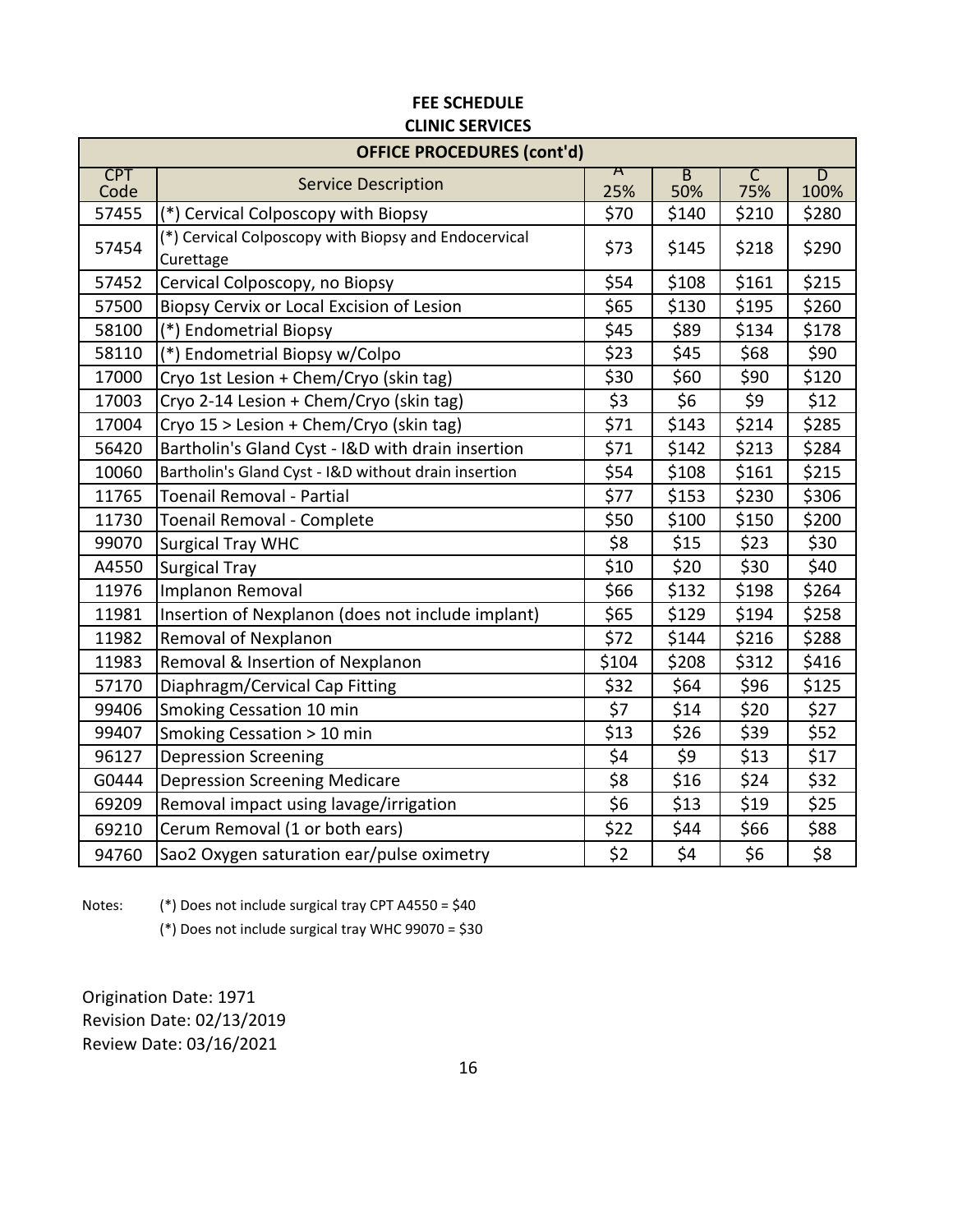| <b>CDD LABS</b> |                         |                            |          |          |              |          |  |  |
|-----------------|-------------------------|----------------------------|----------|----------|--------------|----------|--|--|
| <b>CPT</b>      |                         |                            |          | B        | $\mathsf{C}$ | D        |  |  |
| Code            |                         | <b>Service Description</b> | no scale | no scale | no scale     | no scale |  |  |
| 87801           | CT/GC ThinPrep          | (87491/87591,88142)        |          |          |              | \$0      |  |  |
| 99000           | Handling/Collection     |                            | \$29     | \$36     | \$44         | \$51     |  |  |
| 87801           | CT/GC Vaginal swab      | (87491/87591)              |          |          |              | \$0      |  |  |
| 99000           | Handling/Collection     |                            | \$17     | \$21     | \$26         | \$30     |  |  |
| 87801           | CT/GC Combo             | (87491/87591)              |          |          |              | \$0      |  |  |
| 99000           | Handling/Collection     |                            | \$17     | \$21     | \$26         | \$30     |  |  |
| 87801           | CT/GC Rectum            | (87491/87591)              |          |          |              | \$0      |  |  |
| 99000           | Handling/Collection     |                            | \$19     | \$24     | \$29         | \$33     |  |  |
| 87801           | CT/GC Throat            | (87491/87591)              |          |          |              | \$0      |  |  |
| 99000           | Handling/Collection     |                            | \$19     | \$24     | \$29         | \$33     |  |  |
| 88142           | Thin Prep               |                            |          |          |              | \$0      |  |  |
| 99000           | Handling/Collection     |                            | \$24     | \$30     | \$36         | \$42     |  |  |
| 87624           | HPV by Thin Prep liquid |                            |          |          |              | \$0      |  |  |
| 99000           | Handling/Collection     |                            | \$39     | \$49     | \$59         | \$68     |  |  |

Revision Date: 07/01/2018 Review Date: 03/16/2021 Origination Date: 1971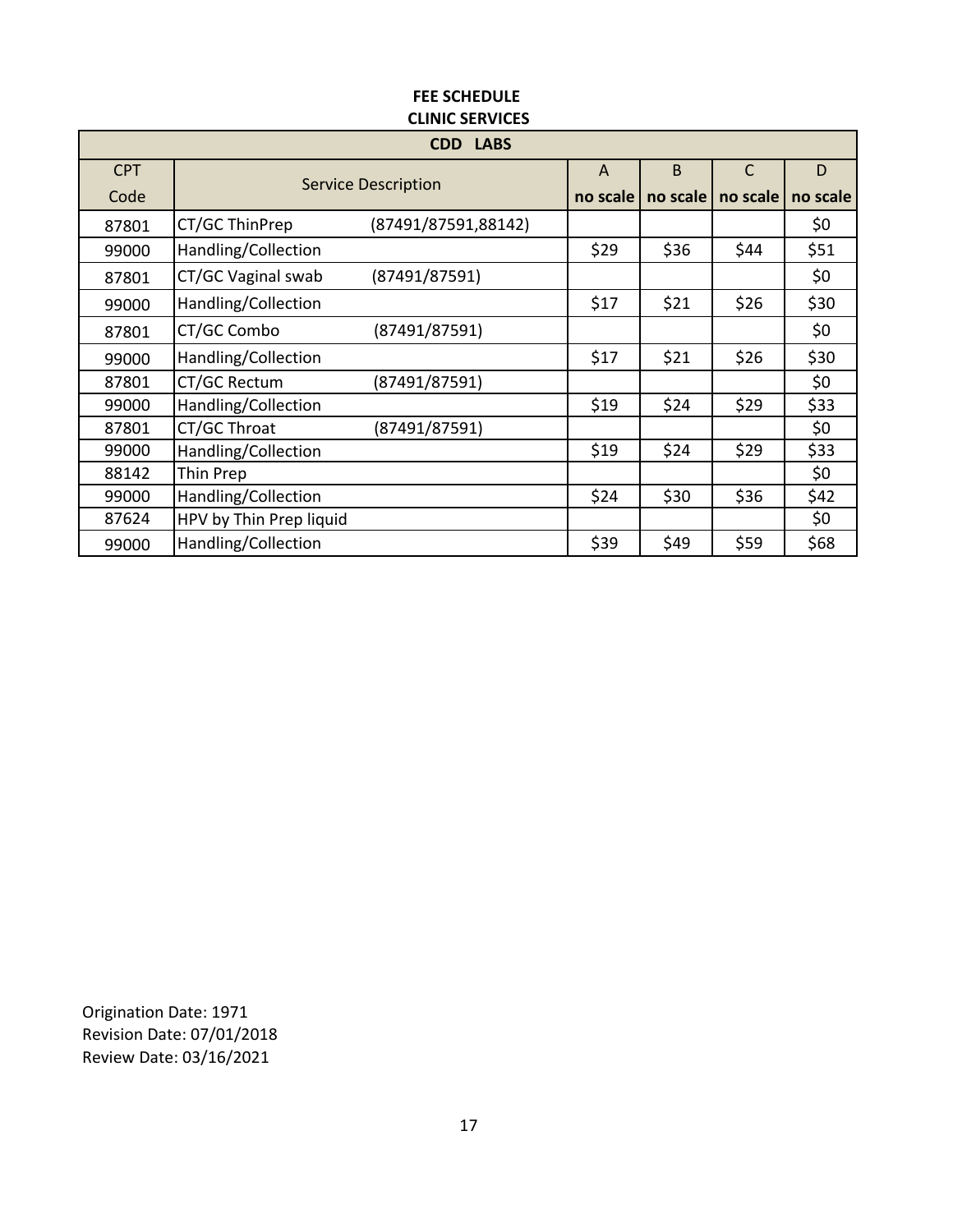#### **CLINIC SERVICES**

|                    | <b>INHOUSE LABS</b>                 |                     |                     |          |           |  |  |  |
|--------------------|-------------------------------------|---------------------|---------------------|----------|-----------|--|--|--|
| <b>CPT</b><br>Code | <b>Service Description</b>          | $\mathsf{A}$<br>25% | <sub>B</sub><br>50% | C<br>75% | D<br>100% |  |  |  |
| 82962              | (*) Glucose Finger Stick            | \$3                 | \$5                 | \$8      | \$10      |  |  |  |
| 83036              | (*) A1C Inhouse                     | \$5                 | \$10                | \$14     | \$19      |  |  |  |
| 85018              | (*) Hgb (Hemoglobin)                | \$10                | \$13                | \$15     | \$18      |  |  |  |
| 86703              | (*) HIV1/HIV2 Rapid Result Antibody | \$8                 | \$15                | \$23     | \$30      |  |  |  |
| 82274              | (+) IFOBT Fecal Occult Blood Test   | \$17                | \$22                | \$26     | \$30      |  |  |  |
| 81025              | <b>Pregnancy Test</b>               | \$5                 | \$6                 | \$7      | \$9       |  |  |  |
| 86710              | Quick FLU                           | \$16                | \$20                | \$21     | \$28      |  |  |  |
| 81002              | Urine Micro/Dipstick                | \$5                 | \$10                | \$15     | \$20      |  |  |  |
| 83986              | pH Test Tape                        | \$4                 | \$7                 | \$11     | \$14      |  |  |  |
| 87210              | Wet Mount (KOH)                     | \$5                 | \$9                 | \$14     | \$18      |  |  |  |
| 87430              | Quick Strep                         | \$9                 | \$18                | \$26     | \$35      |  |  |  |
| 86780              | Syphillis Rapid Test                | \$8                 | \$15                | \$23     | \$30      |  |  |  |
| 36416              | <b>Finger Stick</b>                 | \$4                 | \$8                 | \$11     | \$15      |  |  |  |
| 99000              | Handling/Collection                 | \$4                 | \$9                 | \$13     | \$17      |  |  |  |

Notes: (\*) Does not include Finger Stick = \$15.00

(+) Does not include Handling/Collection = \$17.00

Revision Date: 07/01/2018 Review Date: 03/16/2021 Origination Date: 1971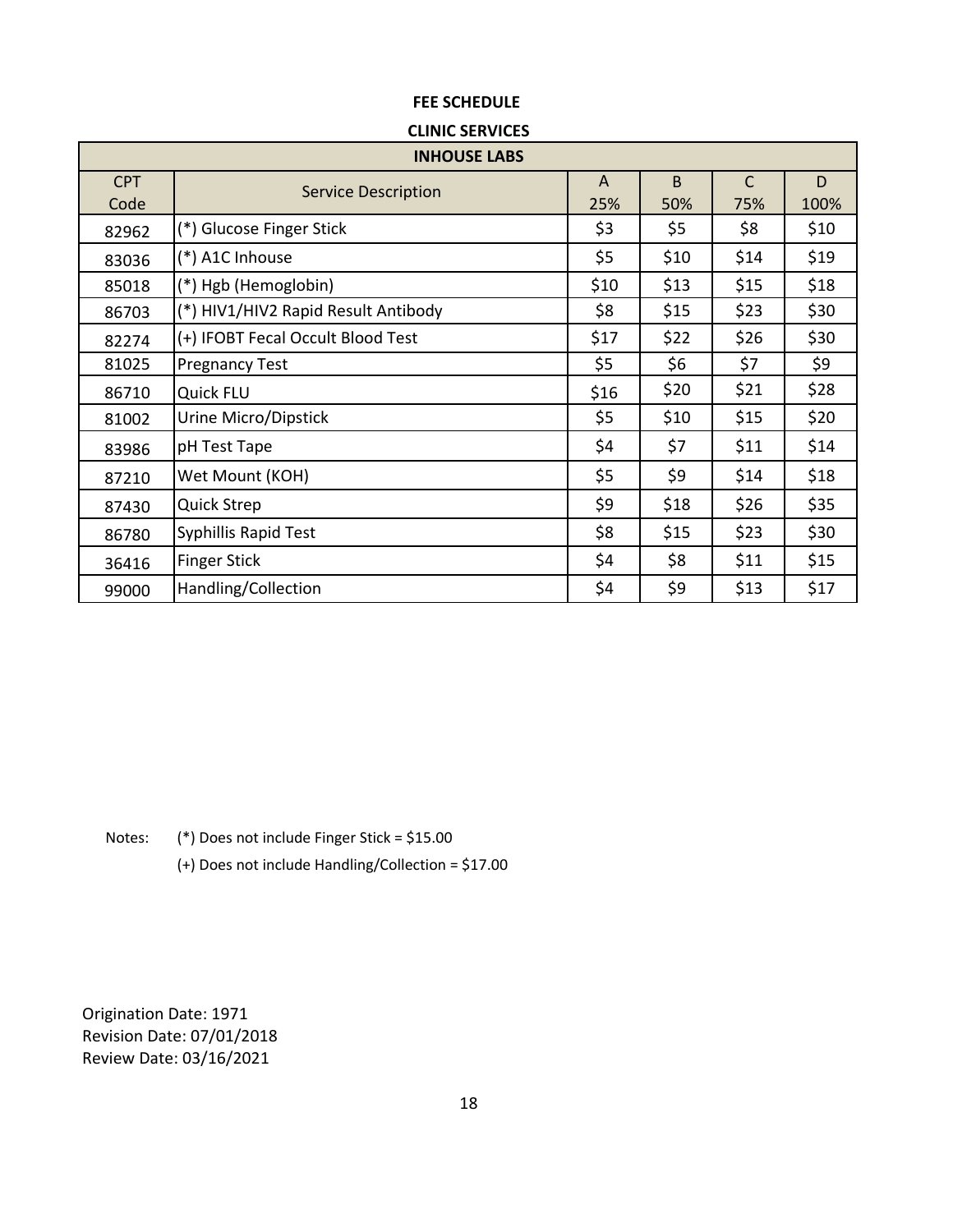| CLIIVIL JENVILEJ<br><b>TVL LABS</b> |                                                |                |      |              |       |  |  |
|-------------------------------------|------------------------------------------------|----------------|------|--------------|-------|--|--|
| <b>CPT</b>                          |                                                | $\overline{A}$ | B    | $\mathsf{C}$ | D     |  |  |
| Code                                | <b>Service Description</b>                     | 25%            | 50%  | 75%          | 100%  |  |  |
| 88305                               | Simple Tissue BX                               |                |      |              |       |  |  |
| 99000                               | Handling/Collection<br>only                    | \$4            | \$9  | \$13         | \$17  |  |  |
| 88307                               | Complex Tissue BX                              |                |      |              |       |  |  |
| 99000                               | Handling/Collection<br>only                    | \$4            | \$9  | \$13         | \$17  |  |  |
| 87070                               | <b>Culture Aerobic Wound</b>                   |                |      |              |       |  |  |
| 99000                               | Handling/Collection<br>only                    | \$4            | \$9  | \$13         | \$17  |  |  |
| 87252                               | <b>Culture Herpes</b>                          |                |      |              |       |  |  |
| 99000                               | Handling/Collection<br>only                    | \$4            | \$9  | \$13         | \$17  |  |  |
| 87338                               | H Pylori Antigen Stool                         |                |      |              |       |  |  |
| 99000                               | Handling/Collection<br>only                    | \$4            | \$9  | \$13         | \$17  |  |  |
| 87661                               | Trichomonas Amplified Probe (urine, swab, PAP) |                |      |              |       |  |  |
| 99000                               | Handling/Collection<br>only                    | \$4            | \$9  | \$13         | \$17  |  |  |
| 82043                               | Microalbumin                                   |                |      |              |       |  |  |
| 99000                               | Handling/Collection<br>only                    | \$4            | \$9  | \$13         | \$17  |  |  |
| 87086                               | <b>Culture Urine C&amp;S of Isolates</b>       | \$4            | \$9  | \$13         | \$17  |  |  |
| 99000                               | Handling/Collection<br>only                    | \$4            | \$9  | \$13         | \$17  |  |  |
| 83036                               | $(*)$ A1C Hgb                                  | \$9            | \$17 | \$26         | \$34  |  |  |
| 85652                               | (*) Sed Rate                                   | \$9            | \$17 | \$26         | \$34  |  |  |
| 80048                               | (*) Basic Metabolic Panel                      | \$9            | \$17 | \$26         | \$34  |  |  |
| 86140                               | (*) C Reactive Protein                         | \$9            | \$17 | \$26         | \$34  |  |  |
| 80053                               | (*) Comprehensive Metabolic Panel              | \$9            | \$17 | \$26         | \$34  |  |  |
| 87273                               | (*) Culture Herpes Type II w/rfx typing        | \$9            | \$17 | \$26         | \$34  |  |  |
| 87274                               | (*) Culture Herpes Type 1 w/rfx typing         | \$9            | \$17 | \$26         | \$34  |  |  |
| 36415                               | Venipuncture                                   | \$4            | \$9  | \$13         | \$17  |  |  |
| 99000                               | Handling/Collection                            | \$4            | \$9  | \$13         | $$17$ |  |  |

Notes: (\*) Includes Handling/Collection & Venipuncture charge

**only** - no venipuncture charge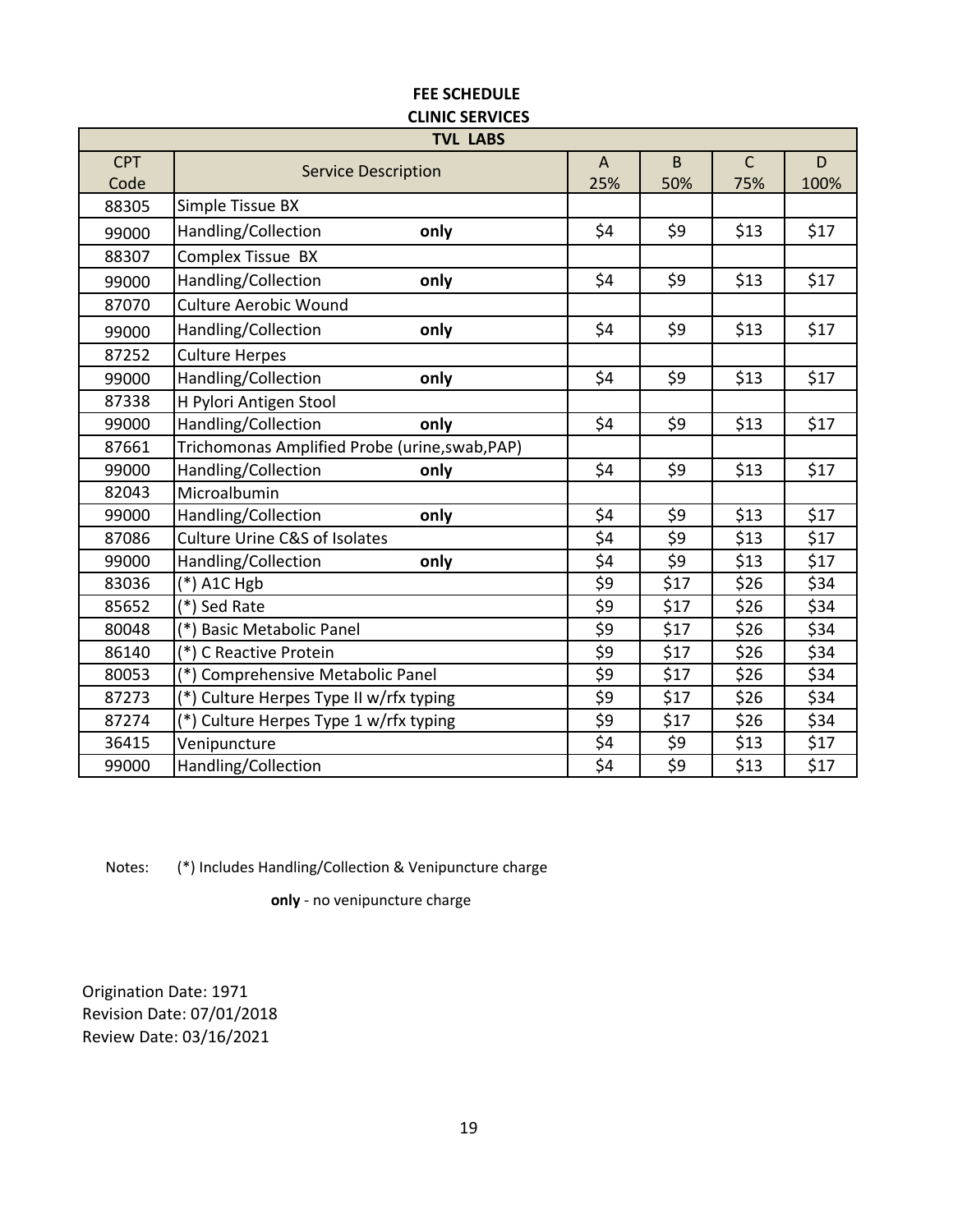| <b>TVL LABS</b> |                                               |     |                  |              |      |  |  |
|-----------------|-----------------------------------------------|-----|------------------|--------------|------|--|--|
| <b>CPT</b>      | <b>Service Description</b>                    | A   | B                | $\mathsf{C}$ | D    |  |  |
| Code            |                                               | 25% | 50%              | 75%          | 100% |  |  |
| 82670           | (*) Estradiol                                 | \$9 | \$17             | \$26         | \$34 |  |  |
| 82728           | (*) Ferritin                                  | \$9 | \$17             | \$26         | \$34 |  |  |
| 83001           | (*) FSH Gonadotropin                          | \$9 | \$17             | \$26         | \$34 |  |  |
| 83002           | (*) LH Lutenizing Hormone                     | \$9 | \$17             | \$26         | \$34 |  |  |
| 82947           | (*) Glucose                                   | \$9 | \$17             | \$26         | \$34 |  |  |
| 86709           | (*) HEP A Antibody Total                      | \$9 | \$17             | \$26         | \$34 |  |  |
| 86708           | (*) HEP A IGM Antibody                        | \$9 | \$17             | \$26         | \$34 |  |  |
| 86704           | (*) HEP B Core AB Total                       | \$9 | \$17             | \$26         | \$34 |  |  |
| 86706           | (*) HEP B Surface Antibody (Qual)             | \$9 | \$17             | \$26         | \$34 |  |  |
| 87340           | (*) HEP B Surface antigen                     | \$9 | \$17             | \$26         | \$34 |  |  |
| 87522           | (*) HCV RNA, Quantitative PCR                 | \$9 | \$17             | \$26         | \$34 |  |  |
| 86803           | $(*)$ HEP C (AB)                              | \$9 | \$17             | \$26         | \$34 |  |  |
| 81025           | (*) hCG serum pregnancy test                  | \$9 | \$17             | \$26         | \$34 |  |  |
| 80074           | (*) Hepatitis Panel Acute (86340,86705,86803) | \$9 | \$17             | \$26         | \$34 |  |  |
| 83540           | (*) Iron & TIBC<br>(83550, 85018)             | \$9 | \$17             | \$26         | \$34 |  |  |
| 80061           | (*) Lipid Panel<br>(82465,83718,84478,84999)  | \$9 | \$17             | \$26         | \$34 |  |  |
| 80076           | (*) Hepatic Function Profile                  | \$9 | \$17             | \$26         | \$34 |  |  |
| 86735           | (*) Mumps Panel Antibody MMR (86762,86765)    | \$9 | \$17             | \$26         | \$34 |  |  |
| 86308           | (*) Heterphile antibody (mono)                | \$9 | \$17             | \$26         | \$34 |  |  |
| 86689           | (*) HIV confirmatory multispot<br>(86702)     | \$9 | \$17             | \$26         | \$34 |  |  |
| 87389           | (*) HIV Gen 4 blood                           | \$9 | \$17             | \$26         | \$34 |  |  |
| 84146           | (*) Prolactin                                 | \$9 | \$17             | \$26         | \$34 |  |  |
| 84153           | $(*)$ PSA                                     | \$9 | \$17             | \$26         | \$34 |  |  |
| 86480           | (*) TB Qantiferon TB test                     | \$9 | \$17             | \$26         | \$34 |  |  |
| 86431           | (*) Rheumatoid Factor                         | \$9 | \$17             | \$26         | \$34 |  |  |
| 86592           | (*) Syphilis RPR                              | \$9 | \$17             | \$26         | \$34 |  |  |
| 36415           | Venipuncture                                  | \$4 | \$9              | \$13         | \$17 |  |  |
| 99000           | Handling/Collection                           | \$4 | $\overline{\xi}$ | \$13         | \$17 |  |  |

Notes: (\*) Includes Handling/Collection & Venipuncture charge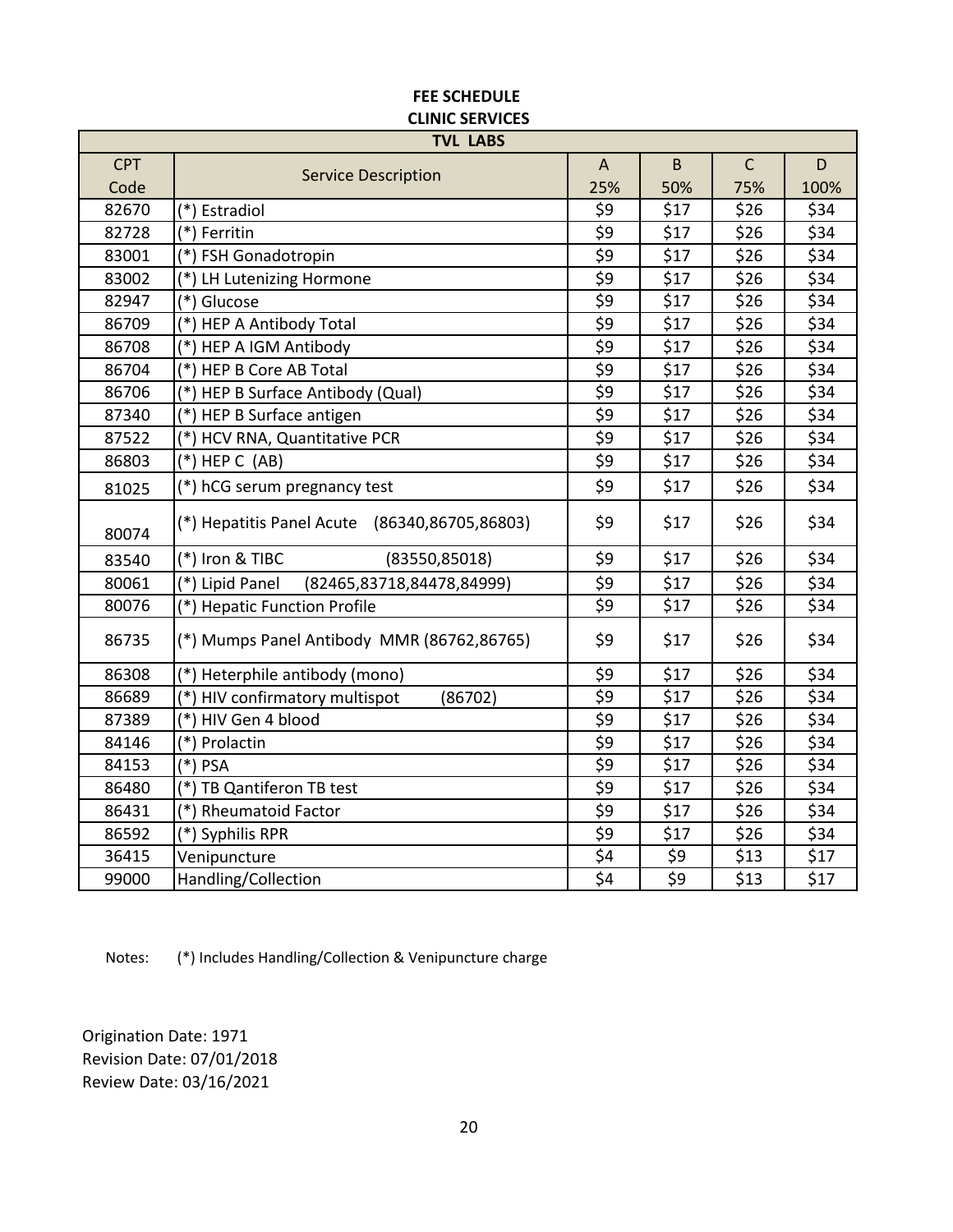| <b>TVL LABS</b> |                                               |     |      |              |      |  |  |
|-----------------|-----------------------------------------------|-----|------|--------------|------|--|--|
| <b>CPT</b>      | <b>Service Description</b>                    | A   | B    | $\mathsf{C}$ | D    |  |  |
| Code            |                                               | 25% | 50%  | 75%          | 100% |  |  |
| 84480           | (*) T3 Total                                  | \$9 | \$17 | \$26         | \$34 |  |  |
| 84439           | (*) T4 Free                                   | \$9 | \$17 | \$26         | \$34 |  |  |
| 84436           | (*) T4                                        | \$9 | \$17 | \$26         | \$34 |  |  |
| 84443           | (*) Thyroid eval TSH Reflex Free T4           | \$9 | \$17 | \$26         | \$34 |  |  |
| 86787           | Varicella IgM<br>(*)                          | \$9 | \$17 | \$26         | \$34 |  |  |
| 86708           | HEP ABC 87340,86704,86803,86709,86705         | \$9 | \$17 | \$26         | \$34 |  |  |
| 84403           | <b>Testosterone Total</b>                     | \$9 | \$17 | \$26         | \$34 |  |  |
| 82306           | (*) Vitamin D                                 | \$9 | \$17 | \$26         | \$34 |  |  |
| 85025           | (*) CBC w/ differential                       | \$9 | \$17 | \$26         | \$34 |  |  |
| 86301           | (*) CA 125                                    | \$9 | \$17 | \$26         | \$34 |  |  |
| 86038           | (*) ANA Panel (RA)                            | \$9 | \$17 | \$26         | \$34 |  |  |
| 86694           | (*) HSV Igm                                   | \$9 | \$17 | \$26         | \$34 |  |  |
| 83525           | (*) Insulin                                   | \$9 | \$17 | \$26         | \$34 |  |  |
| 86695           | (*) HSV 1 Ab Igg<br>(86646) Herpes Typing IgG | \$9 | \$17 | \$26         | \$34 |  |  |
| 86696           | (*) HSV 2 Ab Igg                              | \$9 | \$17 | \$26         | \$34 |  |  |
| 36415           | Venipuncture                                  | \$4 | \$9  | \$13         | \$17 |  |  |
| 99000           | Handling/Collection                           | \$4 | \$9  | \$13         | \$17 |  |  |

Notes: (\*) Includes Handling/Collection & Venipuncture charge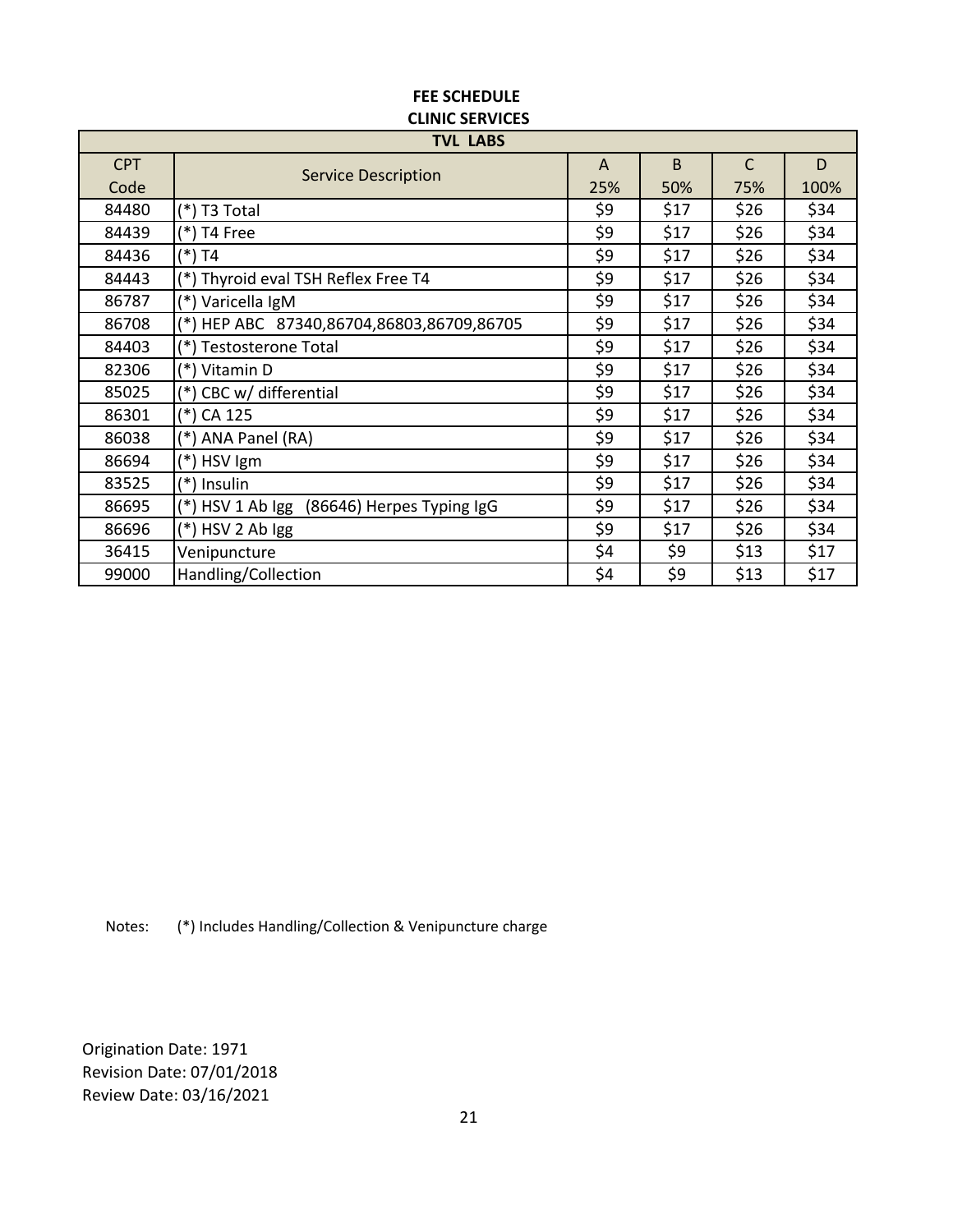| <b>TVL LABS</b> |                                             |                |      |              |      |  |  |  |
|-----------------|---------------------------------------------|----------------|------|--------------|------|--|--|--|
| <b>CPT</b>      | <b>Service Description</b>                  | $\overline{A}$ | B    | $\mathsf{C}$ | D    |  |  |  |
| Code            |                                             | 25%            | 50%  | 75%          | 100% |  |  |  |
| 82150           | (*) Amylase                                 | \$9            | \$17 | \$26         | \$34 |  |  |  |
| 84144           | (*)<br>Progesterone                         | \$9            | \$17 | \$26         | \$34 |  |  |  |
| 86308           | (*) Monotest                                | \$9            | \$17 | \$26         | \$34 |  |  |  |
| 86780           | (*) Syphilis TPPA                           | \$9            | \$17 | \$26         | \$34 |  |  |  |
| 82607           | $(*)$ B12                                   | \$9            | \$17 | \$26         | \$34 |  |  |  |
| 85651           | (*) Arthritis Profile<br>86431,84550,83520  | \$9            | \$17 | \$26         | \$34 |  |  |  |
| 80053           | Comp, Lipid, TSH 80053, 80061, 84443<br>(*) | \$9            | \$17 | \$26         | \$34 |  |  |  |
| 84443           | (*) Lipid, TSH 80053, 84443                 | \$9            | \$17 | \$26         | \$34 |  |  |  |
| 80061           | Comp, Lipid 80053,80061<br>(*)              | \$9            | \$17 | \$26         | \$34 |  |  |  |
| 85027           | Hemogram w/plat<br>Not CBC<br>(*)           | \$9            | \$17 | \$26         | \$34 |  |  |  |
| 86695           | (*) HSVGB 86696,86694                       | \$9            | \$17 | \$26         | \$34 |  |  |  |
| 84481           | (*) T3 Free                                 | \$9            | \$17 | \$26         | \$34 |  |  |  |
| 36415           | Venipuncture                                | \$4            | \$9  | \$13         | \$17 |  |  |  |
| 99000           | Handling/Collection                         | \$4            | \$9  | \$13         | \$17 |  |  |  |
| 88141           | Pathology Review (MD)                       | \$13           | \$25 | \$38         | \$50 |  |  |  |

# **CLINIC SERVICES FEE SCHEDULE**

Notes: (\*) Includes Handling/Collection & Venipuncture charge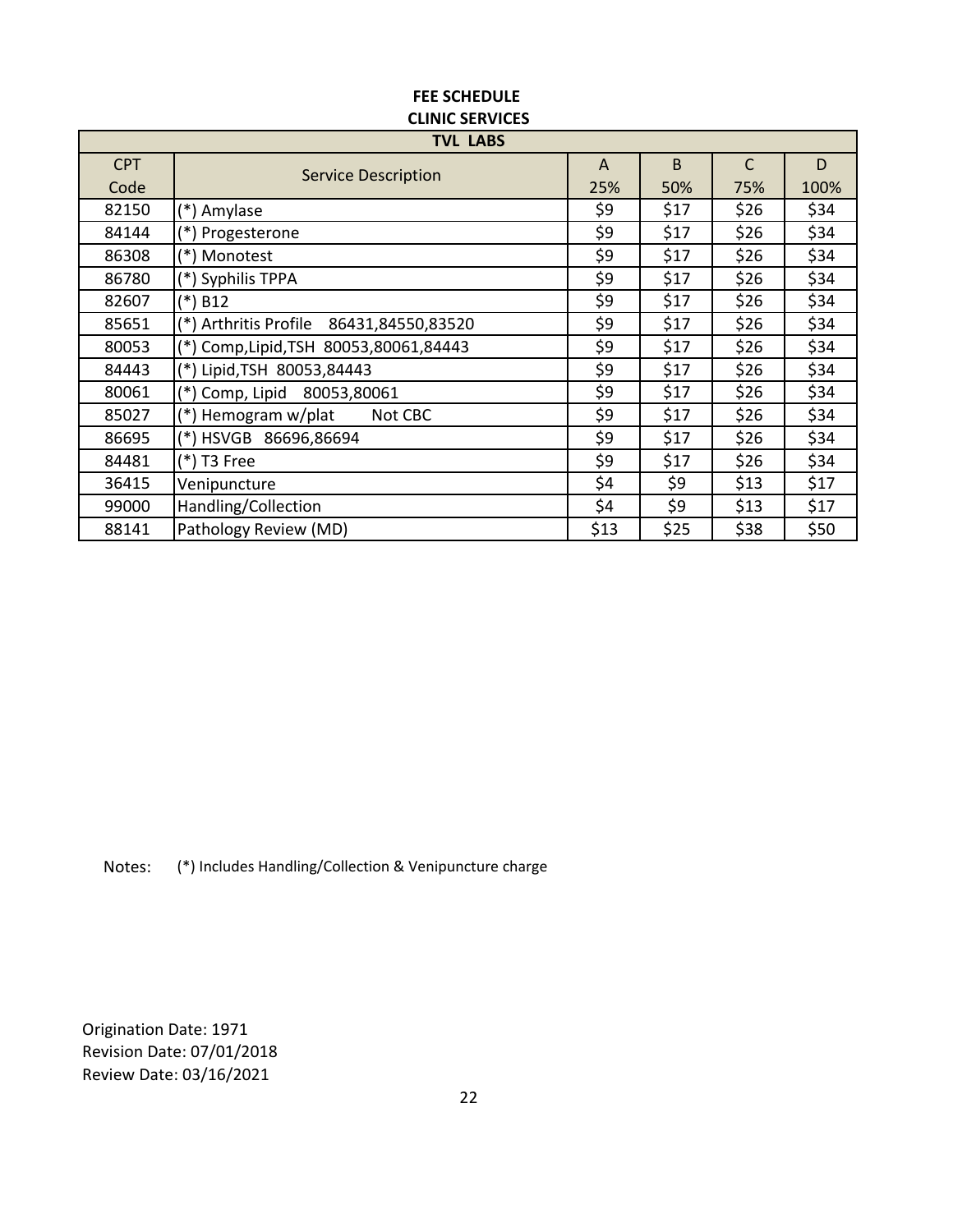#### **CLINIC SERVICES**

|                    | <b>LABS</b>                     |          |          |                     |           |  |  |  |
|--------------------|---------------------------------|----------|----------|---------------------|-----------|--|--|--|
| <b>CPT</b><br>Code | <b>Service Description</b>      | A<br>25% | B<br>50% | $\mathsf{C}$<br>75% | D<br>100% |  |  |  |
| 82962              | (*) Glucose Finger Stick        | \$3      | \$5      | \$8                 | \$10      |  |  |  |
| 36416              | <b>Finger Stick</b>             | \$4      | \$8      | \$11                | \$15      |  |  |  |
| 83036              | (*) A1C Inhouse                 | \$5      | \$10     | \$14                | \$19      |  |  |  |
| 36416              | <b>Finger Stick</b>             | \$4      | \$8      | \$11                | \$15      |  |  |  |
| 82270              | Seracult                        | \$4      | \$8      | \$11                | \$15      |  |  |  |
| 81002              | Urine Micro/Dipstick            | \$5      | \$10     | \$15                | \$20      |  |  |  |
| 83986              | pH Test Tape                    | \$4      | \$7      | \$11                | \$14      |  |  |  |
| 87210              | Wet Mount (KOH)                 | \$5      | \$9      | \$14                | \$18      |  |  |  |
| 87430              | <b>Quick Strep</b>              | \$9      | \$18     | \$26                | \$35      |  |  |  |
| 86703              | HIV1/HIV2 Rapid Result Antibody | \$8      | \$15     | \$23                | \$30      |  |  |  |
| 86780              | Syphillis Rapid Test            | \$8      | \$15     | \$23                | \$30      |  |  |  |

Notes: (\*) Does not include Finger Stick \$15

Review Date: 03/16/2021 Revision Date: 07/01/2018 Origination Date: 1971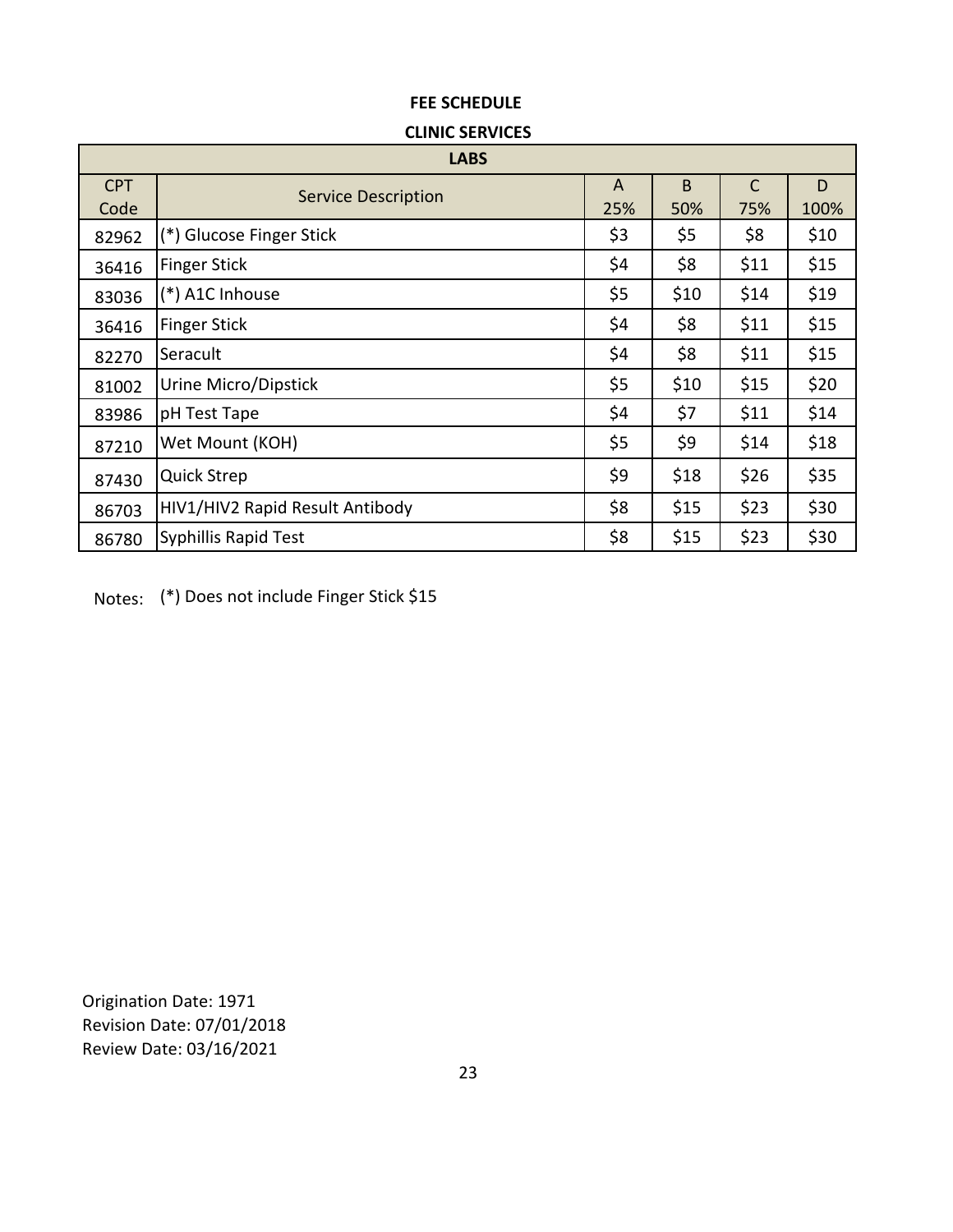### **CLINIC SERVICES**

| <b>MEDICATIONS &amp; SUPPLIES</b> |                            |       |       |              |       |  |  |
|-----------------------------------|----------------------------|-------|-------|--------------|-------|--|--|
| <b>CPT</b><br>Code                | <b>Service Description</b> | A     | B     | $\mathsf{C}$ | D     |  |  |
| J7297                             | Liletta                    | \$70  | \$140 | \$300        | \$600 |  |  |
| J7298                             | Mirena                     | \$441 | \$564 | \$687        | \$810 |  |  |
| J7300                             | Paragard                   | \$185 | \$370 | \$554        | \$739 |  |  |
| J7303                             | Nuva Ring                  | \$25  | \$50  | \$75         | \$100 |  |  |
| J7307                             | Nexplanon                  | \$535 | \$615 | \$695        | \$775 |  |  |
| J3490                             | Plan B                     | \$7   | \$8   | \$9          | \$11  |  |  |
| S4993                             | Oral Contraceptive         | \$6   | \$7   | \$8          | \$8   |  |  |
| J1050                             | Depo                       | \$25  | \$37  | \$55         | \$75  |  |  |
| 96372                             | Injection                  | \$15  | \$20  | \$24         | \$30  |  |  |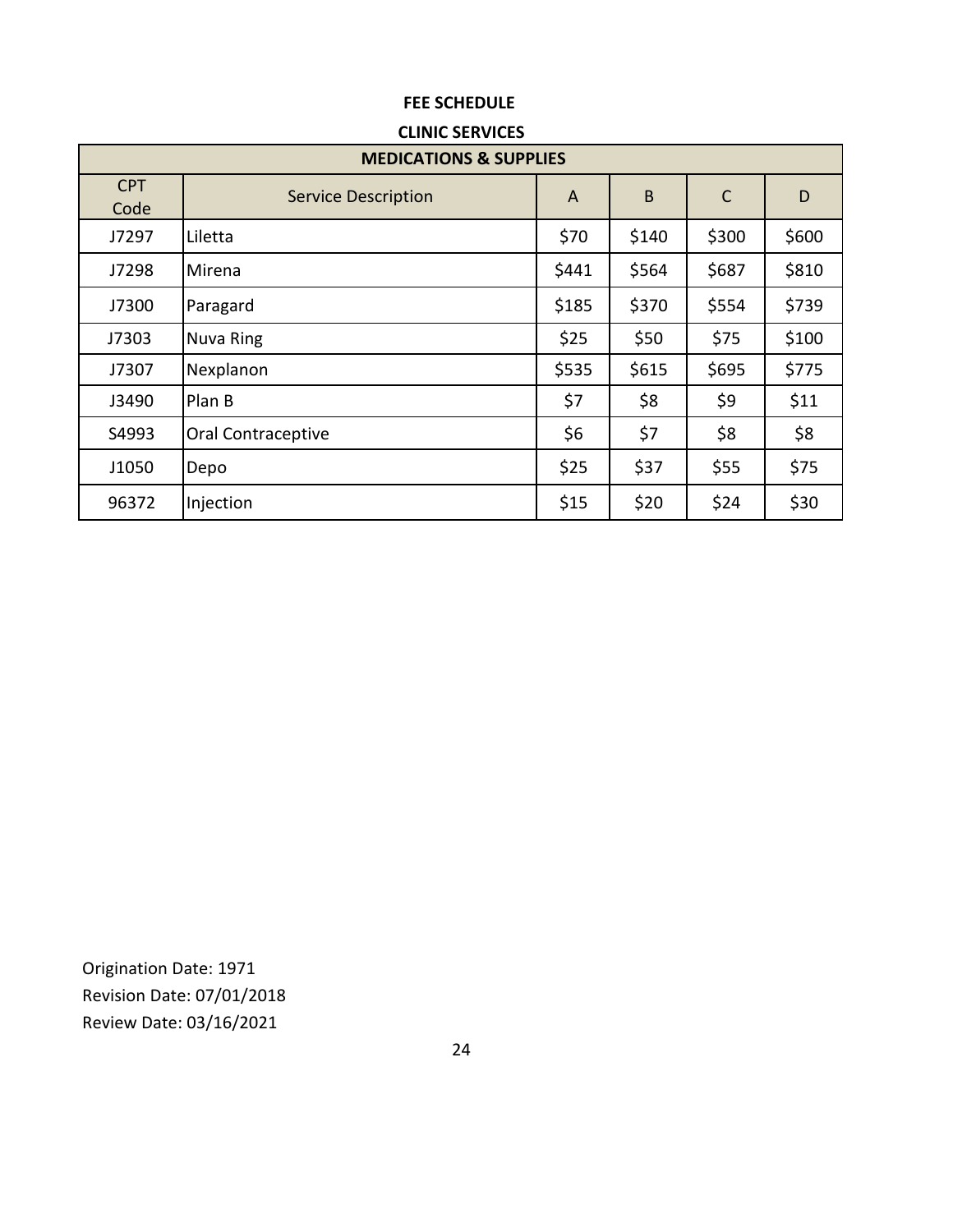| <b>MEDICATIONS &amp; SUPPLIES</b> |                                              |                       |  |  |  |  |
|-----------------------------------|----------------------------------------------|-----------------------|--|--|--|--|
| <b>CPT</b>                        | <b>Service Description</b>                   |                       |  |  |  |  |
| Code                              |                                              |                       |  |  |  |  |
| Q0144                             | Azithromycin 250 mg 4                        | \$2                   |  |  |  |  |
| J0561                             | Bicillin LA (1.2units/tubex) dose 2.4units/2 | \$18                  |  |  |  |  |
|                                   | tubex                                        |                       |  |  |  |  |
| J0696                             | Ceftiazone 250 mg *                          | \$12                  |  |  |  |  |
| J3490                             | Doxycycline 100 mg #14                       | \$7                   |  |  |  |  |
| J3490                             | Doxycycline 100 mg #28                       | \$13                  |  |  |  |  |
| J8499                             | Fluconazole 150 mg tablet                    | \$5                   |  |  |  |  |
| J2001                             | Lidocaine cc                                 | \$2                   |  |  |  |  |
| S0020                             | Marcaine .25%                                | \$4                   |  |  |  |  |
| J3490                             | Metrogel Vaginal Gel 0.75% 70g               | \$5                   |  |  |  |  |
| S0030                             | Metronidazole #4 500 mg                      | \$6                   |  |  |  |  |
| S0030                             | Metronidazole #14 500 mg                     | \$14                  |  |  |  |  |
| S0030                             | Metronidazole #28 250 mg                     | \$17                  |  |  |  |  |
| J3490                             | Premarin Vaginal Cream 30g                   | \$5                   |  |  |  |  |
| J3490                             | Suprax 100 mg tablet                         | state purchased \$.00 |  |  |  |  |
| J8499                             | TMP/SMX #6                                   | \$10                  |  |  |  |  |

Note: \* does not include injection charge